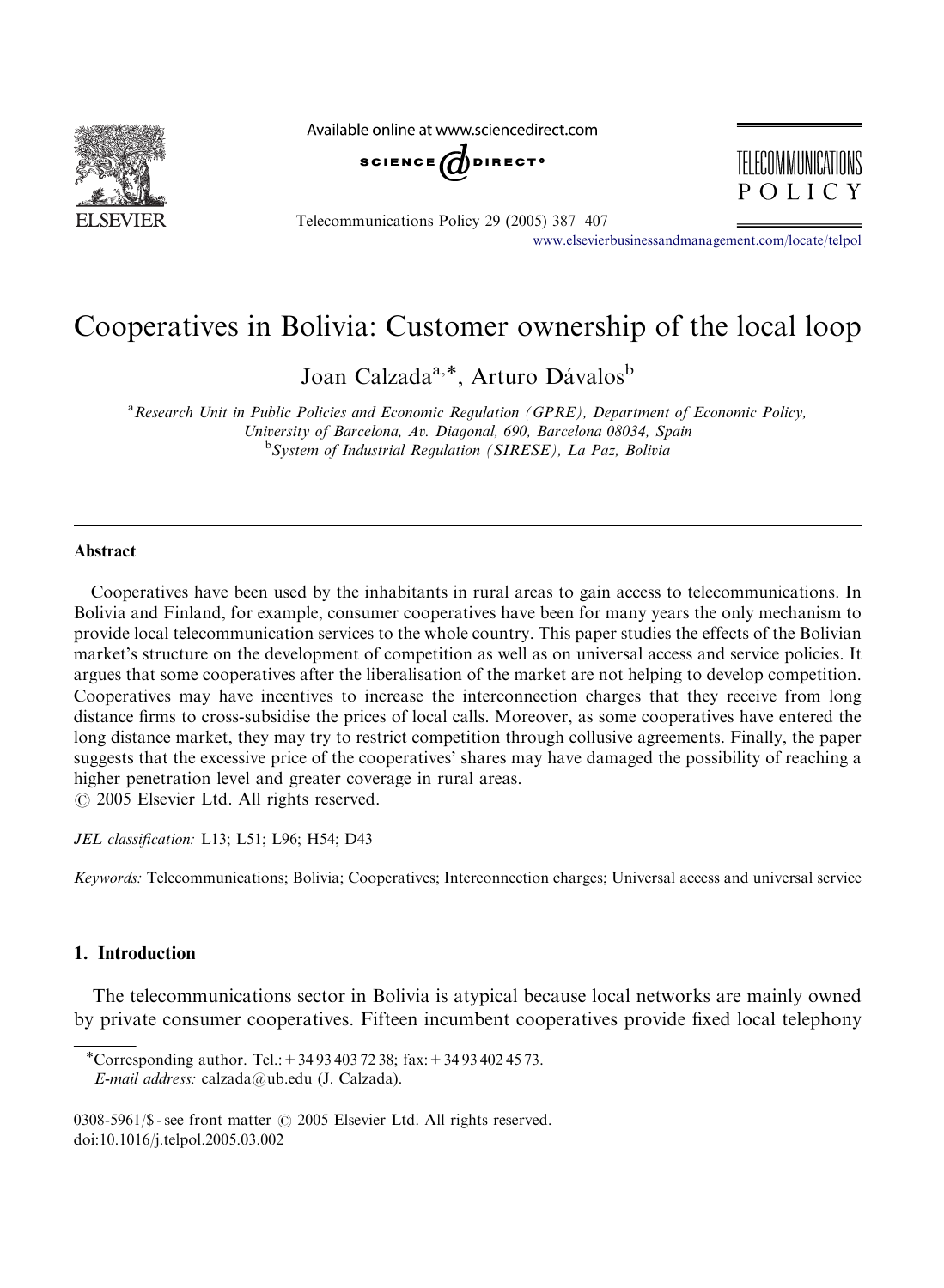in the most densely populated villages. Eight operators provide long distance calls with different levels of coverage, and three mobile operators offer services in the most profitable villages. The objective of this paper is to analyse the effect of this unusual market structure. Cooperatives have been used by the inhabitants of the rural areas of other countries, such as the United States and Argentina, to gain access to telephony. In this paper, however, the authors aim to analyse the effect in Bolivia of using cooperatives as the only mechanism to provide telecommunications services to the whole country.

The creation of several electricity and telecommunications cooperatives in the 1980s in Bolivia is understandable given to the fact that this is one of the poorest countries in Latin America, where more than 40 per cent of the population lives in rural areas, with a Government lacking resources and political strength to invest in the improvement of these services, and where foreign investment has been scarce. But, what is the role of the cooperatives in a liberalised market? What is the impact of this market structure on competition? Could the cooperatives help to expand the service in the rural areas? This paper argues that some cooperatives' regulations established in Bolivia after market liberalisation have not facilitated the development of competition and the expansion of service to the whole population.

The economic literature concerning the telecommunications industry has rarely paid attention to consumer cooperatives. This could be explained by the fact that only in Bolivia and Finland all consumers were the owners of their access telephone lines, and were organised in cooperatives operating the local loops.1 In other countries, telecommunications liberalisation has generated more familiar types of market structure. One way to organise the sector consists of treating telecommunications services in conventional terms and to completely deregulate them. New Zealand is a paradigmatic example of this strategy, but very few countries have followed its example, perhaps because most Governments consider that the provision of telecommunications services typically exhibits important elements of natural monopoly.<sup>2</sup> Although telecommunications costs have decreased enormously during recent decades, the cost of installing an access line continues to be very important. Consequently, each consumer is usually connected with only one operator. As the NewZealand experience has finally revealed, this situation requires the regulation of access to incumbents' networks.

A second possibility, better accepted by national authorities, consists of completely liberalising the market, but regulating the interconnection prices to monitor entry into the industry. A low access price encourages entrants to use the incumbent's network. Conversely, a high access price promotes the construction of newinfrastructure by newentrants. The promotion of infrastructure competition allows the relaxation of the role of future regulation and promotes the commercialisation of a wide range of services by the entrants. An example of this policy can be found in the United Kingdom and in Spain, or in general, in the European Union.<sup>3</sup> However, in practice newoperators are not stimulated to deploy their infrastructure in high cost rural areas

<sup>&</sup>lt;sup>1</sup>For an study of the Finish case see [Nattermann and Murphy \(1998\)](#page-19-0) and [Graack \(1999\).](#page-19-0)

 $2$ [Tye and Lapuerta \(1996\)](#page-19-0) analyse the experience of New Zealand.

<sup>&</sup>lt;sup>3</sup>An analysis on the privatisation process in the United Kingdom can be found in [Beesley](#page-18-0) and Laidlaw (1992), Beesley [\(1992\)](#page-18-0), [Armstrong, Cowan, and Vickers \(1994\)](#page-18-0) and [Newbery \(2000\)](#page-19-0). [Costas and Calzada \(2003\)](#page-19-0) analyse the liberalisation process in Spain.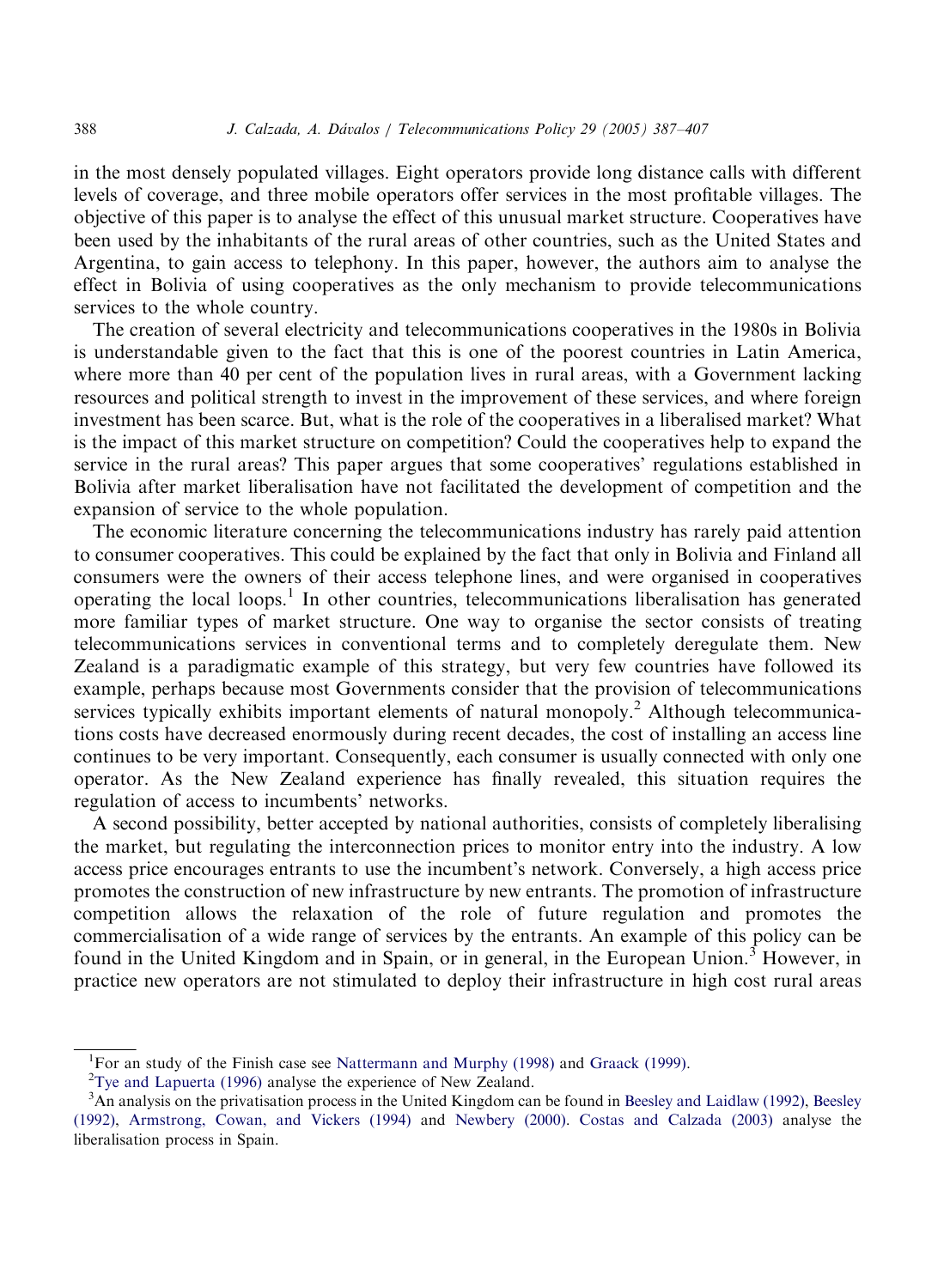which are less profitable. As a result, regulators have been forced to facilitate access to the incumbent infrastructure through access prices and the unbundling of the local loop.

A third market structure consists of licensing different firms for the provision of local telecommunications and for long distance services. The United States and Chile have experimented with this solution.<sup>4</sup> This organisation is very similar to the one that Bolivia and Finland used before the complete liberalisation of their markets, although in these two countries each cooperative had a local monopoly.

Finally, a more radical option consists of separating the management of telecommunications networks and the commercialisation of services. This strategy implies losing the vertical externalities that exist between these two activities. Despite this inconvenience, during the last few years some countries such as Finland have adopted this model.<sup>5</sup>

The evaluation of these methods of organising the operators in a liberalised market shows that all these alternatives have succeeded in attaining, to a moderate or greater extent, a reduction in prices, an increase in the variety of services and an improvement in the quality of the services offered to consumers. However, it is also important to clarify that in many countries, after more than a decade of liberalisation, it remains essential to regulate the market in order to sustain competition and to protect consumers. This situation occurs because newoperators are not interested in providing services to high cost remote rural areas, or low-income consumers.<sup>6</sup>

Could a market based on the presence of cooperatives for the provision of local telecommunications relieve the weight of regulation? At first glance, it seems that the presence of non-profit cooperatives should make less necessary the regulation of the local operators and should make easier the emergence of competition in the long distance market. However, in the case of Bolivia this is not occurring. This paper argues that stakeholders in the cooperatives are putting pressure on managers to reduce the price of local calls. This reduces the capacity of cooperatives to invest. On the other hand, traditionally managers had maintained the price of the shares high enough in order to satisfy cooperatives stake-holders. As a consequence, the penetration and coverage of the service did not increase for many years. By contrast, the expansion of fixed telephony in the rural area in the last fewyears must be attributed to the Government's universal access and universal services policies.

On the other hand, this paper explains that the managers of some cooperatives may have incentives to use their market power in local telephony to control the long distance market. First, by fixing high interconnection charges for the long distance operators they can cross-subsidise local calls. Secondly, as the regulation allows the cooperatives to enter the long distance market these may look for alliances to compete against long distance operators.

The paper is organised as follows. The second section briefly reviews the utilisation of the cooperatives in the telecommunications sector in selected countries. The third section considers in more detail the liberalisation process in Bolivia. The fourth section evaluates the introduction of

<sup>&</sup>lt;sup>4</sup>For a complete study of the telecommunications industry in the United States see [Temin \(1987\)](#page-19-0), [Brock \(2002\),](#page-18-0) [Brock](#page-19-0) [and Katz \(1997\),](#page-19-0) [Woroch \(2002\)](#page-19-0) and [Noam \(2002\).](#page-19-0) An analysis of the liberalisation in Chile could be found in [Moguillansky \(1998\)](#page-19-0), [Melo and Serra \(1998\)](#page-19-0) and [Guasch and Spiller \(1999\).](#page-19-0)

 $5$ This kind of vertical separation has also occurred in railroad industries of some countries such as Sweden and the United Kingdom. See [Estache, Goldstein, and Pittman \(2001\)](#page-19-0) and [Hausman and Myers \(2002\).](#page-19-0)

 ${}^{6}$ [Torero, Chowdhury, and Galdo \(2003\)](#page-19-0) show that in Peru the rural telecommunications projects are welfare enhancing, since households' willingness to pay are higher than the prevailing tariff rates.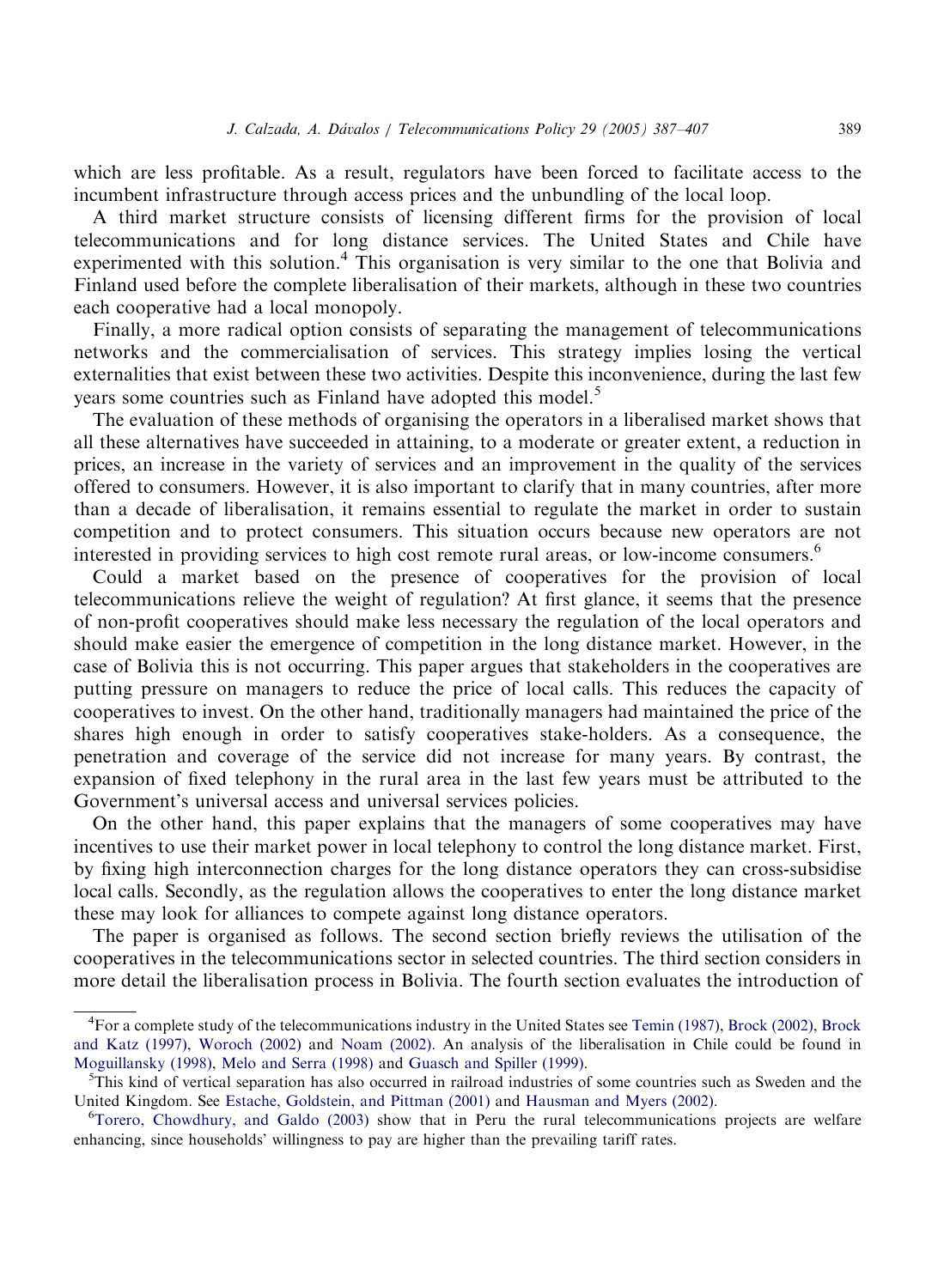competition in the local, long distance and mobile markets. The fifth section studies the effect of the cooperatives on interconnection agreements and in the expansion of the rural telecommunications. Finally, the sixth section explains the main conclusions.

#### 2. Cooperatives in the telecommunications sector

Consumer ownership of telephone lines is a market structure that has been scarcely studied in the economic literature and that has only been experimented in a fewselected situations. [Schechter \(1996\)](#page-19-0) studies the theoretical advantages that would imply customer ownership of the local loop. He emphasises that ''customers will determine whose traffic their loops carry, and incumbents will not have to supply competitors with the means of competing with them''. However, this theoretical work avoids some important practical problems. For example, it does not consider the transaction costs that consumers will incur when they negotiate supply contracts with each operator. In practice, this problem has been solved in some countries through the creation of consumers' cooperatives. In terms of the existing experiences, telecommunications cooperatives are associations of customers that provide local telecommunications and that negotiate with other firms for the provision of long distance services. Following recent liberalisation of the telecommunications market, however, the cooperatives are now also entering in the long distance market.

The control of the local loops by cooperatives may simplify the regulation of the industry in several ways. First of all, the presence of cooperatives eliminates the abuse of the dominant position that local operators can exercise. Secondly, the vertical separation between local and long distance activities facilitates competition in the long distance market, because all the firms are playing on the same level field. Thirdly, the presence of cooperatives and vertical separation allows regulation of interconnection prices more easily than other market structures. Since the cooperatives are local monopolies, they are not interested in raising interconnection prices charged to other cooperatives. Because members of the cooperatives are interested in having low prices, they ought not to have incentives to charge high interconnection prices to the long distance operators.

In spite of that, governance problems of the cooperatives may invalidate some of these predictions. The theoretical literature on the governance of cooperatives is relatively undeveloped in comparison to that on corporate governance. A recent study by [Cornforth \(2004\)](#page-19-0) applies agency theory to the study of cooperatives.<sup>7</sup> He shows that in cooperatives the relationship between the shareholders (the principal) and the managers (the agent) is different than in conventional firms. ''First, cooperatives are established to serve their members' interests and hence profitability is a means to an end rather than an end in itself. Secondly, the shares of cooperatives and mutuals are not traded in a market and hence there are not the same external pressures from major shareholders or the threat of takeover. Hence the boards of cooperatives

<sup>&</sup>lt;sup>7</sup>[Cornforth \(2004\)](#page-19-0) identifies some problems that affect the cooperatives: democratic legitimacy of boards, low levels of member participation. In particular, he emphasises the difficulties of effectively supervising senior managers and of protecting the interests of members and other relevant stakeholders. He reviews the agency, stewardship, stakeholder, and managerial hegemony theory and discusses howthey can be applied to understand the cooperatives.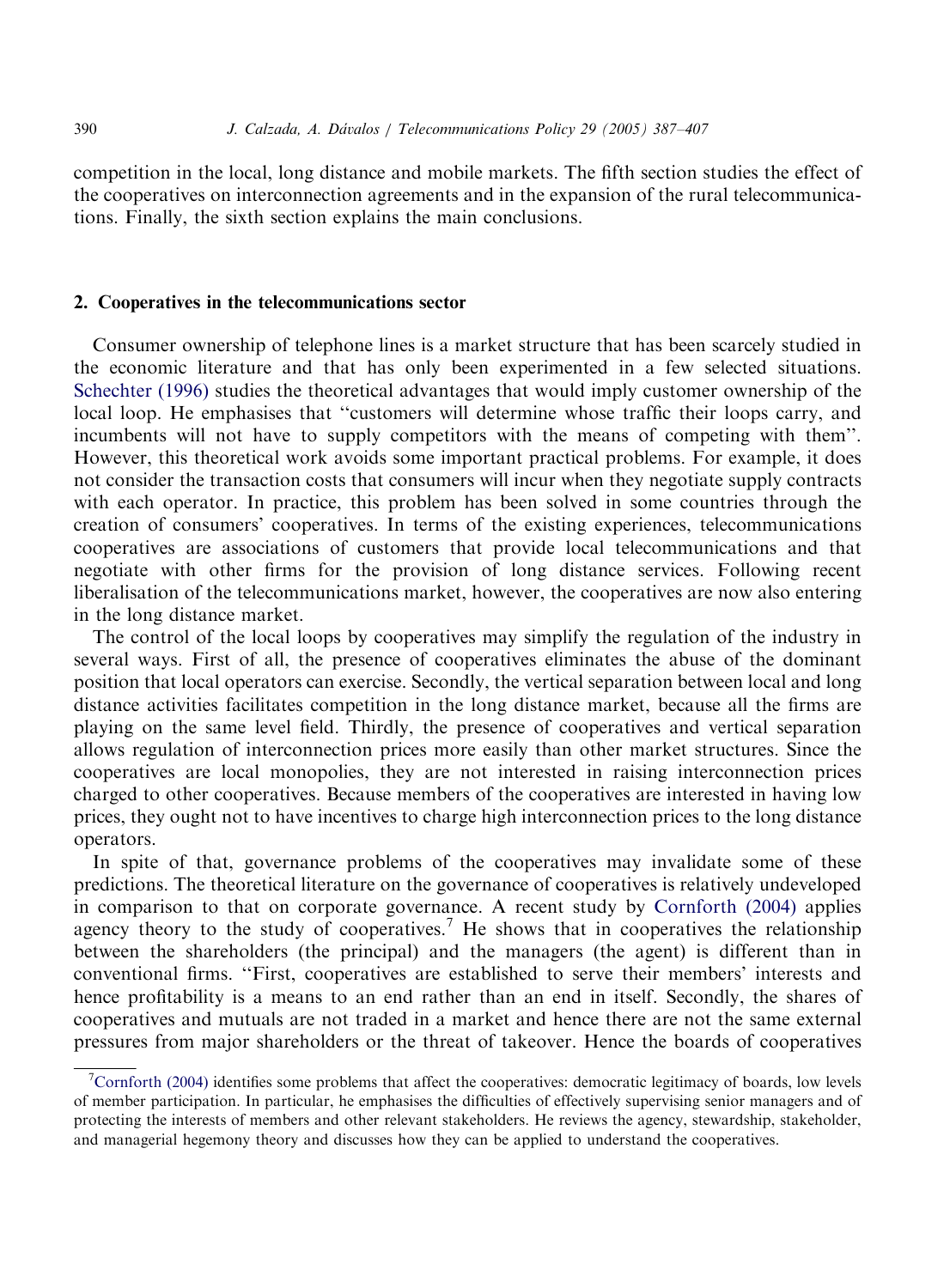may have a diversity of goals, which do not readily translate into traditional measures of business performance, and managerial actions will be less constrained by market forces''. Other theories, such as the stakeholder theory, consider that the boards negotiate and resolve the potentially conflicting interests of different stakeholder groups in order to determine the objectives of the organisation.

In practice, the relationship between shareholders and managers depends on regulation and the features of the cooperative. In some countries, the cooperatives emerged because of the efforts of certain groups to bring telephony to unprofitable rural areas not hitherto served by the incumbent operators. This is the case in the United States and Argentina, where the cooperatives are extensions of the incumbent's network, although with an independent commercial and managerial policy.

In the United States, the telephone industry began to develop throughout rural America early in the 1890s. After the publication of a manual that explained to farmers howthey could develop their own telephone systems on a mutual basis, many farmers' mutual systems emerged. By 1912 there were 320 cooperatives. In 2000, there were more than 1100 local telecommunications firms. These companies' customer bases ranged from less than 100 to more than 50,000.<sup>8</sup>

Rural telephone companies serve a variety of community needs, including education and economic development. For this reason, they receive support under universal service mechanisms established before the 1996 Telecommunications Act. In particular, they obtain support for servicing low-income customers and high cost areas. Moreover, rural companies receive important financial support from access charges.

In Argentina, the first cooperatives appeared in 1958 to bring telecommunications to rural areas not served by the National Telecommunications Company (ENTEL). In a fewdecades the number of cooperatives grew considerably, and at the beginning of the nineties there were approximately 1300 cooperatives that provided electricity, telephony, gas and/or water. More than 300 of these cooperatives offered telecommunications.<sup>9</sup>

The situation of the cooperatives did not change in 1990, when ENTEL was privatised and replaced by two private companies with Spanish and French capital. After the liberalisation of the Argentinean market in November 2000, the cooperatives were given the monopoly in their areas, but they were obliged to satisfy certain objectives of expansion. Interestingly, moreover, in 1999 FECOTEL, an association of 250 cooperatives, was given a license to operate public telecommunications.

In the United States and in Argentina, small cooperatives and commercial local exchange companies have played a major role in connecting rural areas, while more densely populated areas are served by traditional private operators. Finland and Bolivia represent a different case. One of the distinguishing features of these countries is that the majority of consumers are grouped into cooperatives providing local calls. For many years, this organisation has influenced telecommunications policy, and nowadays similarly influences the development of competition.

<sup>&</sup>lt;sup>8</sup>More than half of these cooperatives are integrated in the National Telecommunications Cooperatives Association (NTCA), which was created in 1954. These cooperatives have approximately 2.600,000 subscribers. See [www.ntca.org](http://www.ntca.org). <sup>9</sup>

<sup>&</sup>lt;sup>9</sup>De Barberis, Cinqugrama, Varela, and González (1989) explain that Argentinian cooperatives have been traditionally located in the region of Buenos Aires, Santa Fe and Cordoba.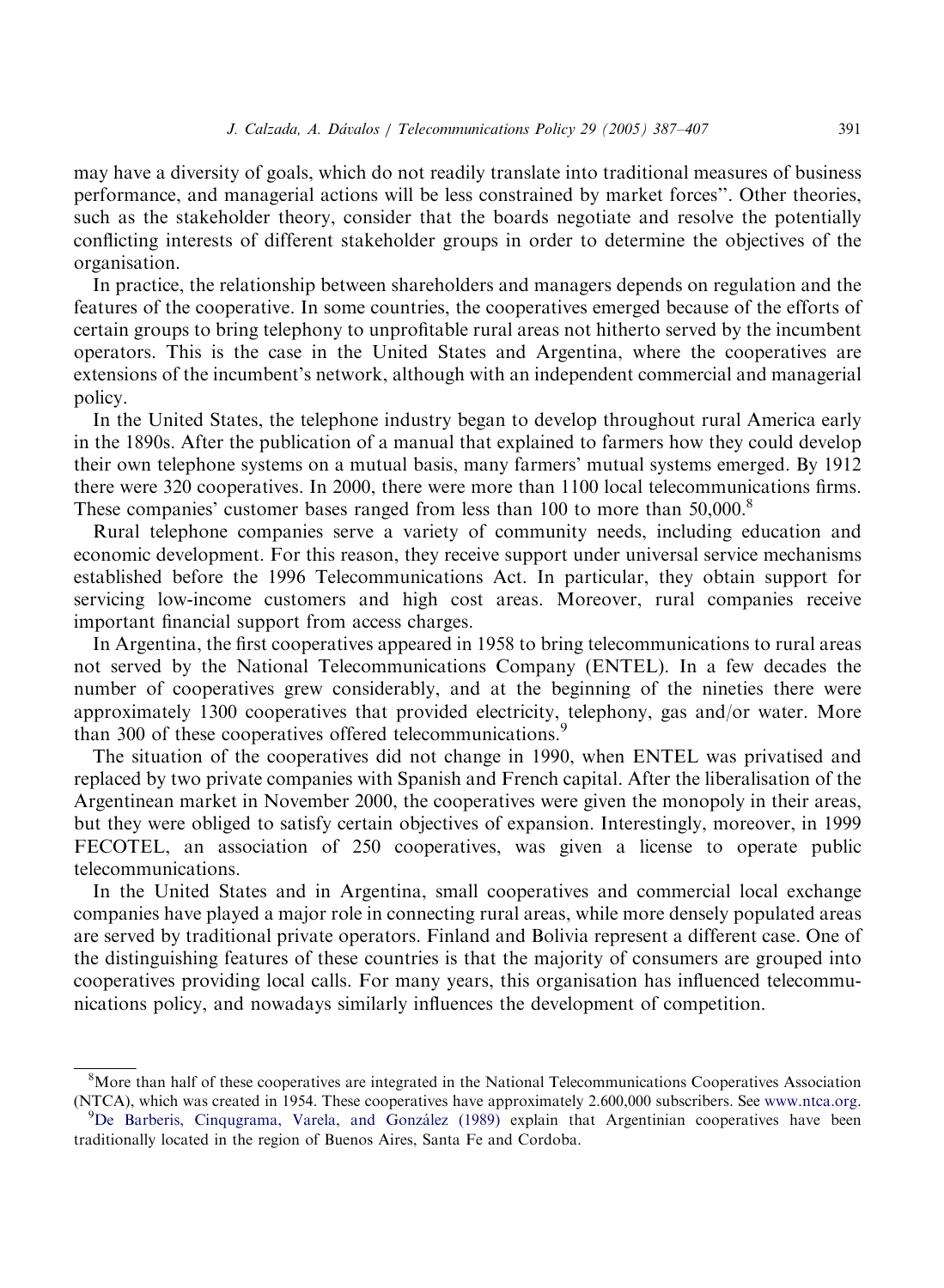[Nattermann and Murphy \(1998\)](#page-19-0) showthat before market liberalisation in 1994, Finland had 46 local non-profit cooperatives. Telecom Finland, a public firm, had the monopoly of the long distance calls and provided local services in the rural areas not covered by the cooperatives. After liberalisation all the cooperatives came together to form the Finnet Group, which successfully entered the long distance business.

In the Finish cooperatives, one telephone line represents one share, and each shareholder has a vote. The shareholders only pay a monthly flat rate for local calls. Moreover, they receive an annual return for their investment that varies from 10 to 15 per cent.

Bolivian local telecommunications cooperatives were created very recently, in 1985.<sup>10</sup> Before then, the local operators were independent firms, with private and state participation, located in the most important municipalities. At the beginning of the eighties, the country suffered hyperinflation, approximately 25,000 per cent annually, that severely undercapitalised these firms. Moreover, many of them were accused of corruption and political manipulation. In order to solve these problems, the Government decided to transform the municipal firms into non-profit private cooperatives. This implied that the cooperatives' stakeholders were the owners of one telephone line, and that for each line they had a vote.

During the first years of existence of the cooperatives, it was assumed that the stakeholders were going to directly control the managers of the firms. Moreover, the Government began to supervise the cooperatives through the National Institute of Cooperatives overseen by the Labour Ministry. In spite of this, some public institutions and large firms that controlled important number of shares, tried to control the managers of the cooperatives. This forced the Government to modify the regulation of the cooperatives and to restrict to one the number of votes of each stakeholder.

Nowadays, not all telecommunications consumers are stakeholders of cooperatives. The advantage of being a stakeholder is that they do not have to pay a monthly rental for a telephone line. In spite of that, the tariffs are the same for everybody. On the other hand, in the last year as the difference between the price that the stakeholders and the non-stakeholders pay has been reduced, the number of users that are not stakeholders has increased. This trend could be exacerbated by the fact that the Bolivian cooperatives do not allocate dividends. In fact, some large cooperatives even have negative returns. $^{11}$ 

## 3. Liberalisation of the Bolivian market

In the last decade, the Bolivian telecommunications industry has followed a rapid process of liberalisation. In 1994, the Government decided to liberalise the sector in order to eliminate the inefficiencies of the incumbent firms. The reform of the sector was undertaken in two phases. The first one began in 1996, when the Government privatised the National Telecommunications Firm (ENTEL) and extended its monopoly of the long distance market until 2001. As compensation, ENTEL was compelled to extent his network to more than 1000 small villages. Besides the 15 incumbent local operators, the cooperatives, could maintain their monopoly in the local services

<sup>&</sup>lt;sup>10</sup>Velázquez (2002) analyses in detail the history of the telecommunications sector in Bolivia.<br><sup>11</sup>In 2002, the three largest cooperatives had an insignificant or even a negative return: COTEL (-1,81), COMTECO  $(-0.88)$  and COTAS  $(0.07)$ .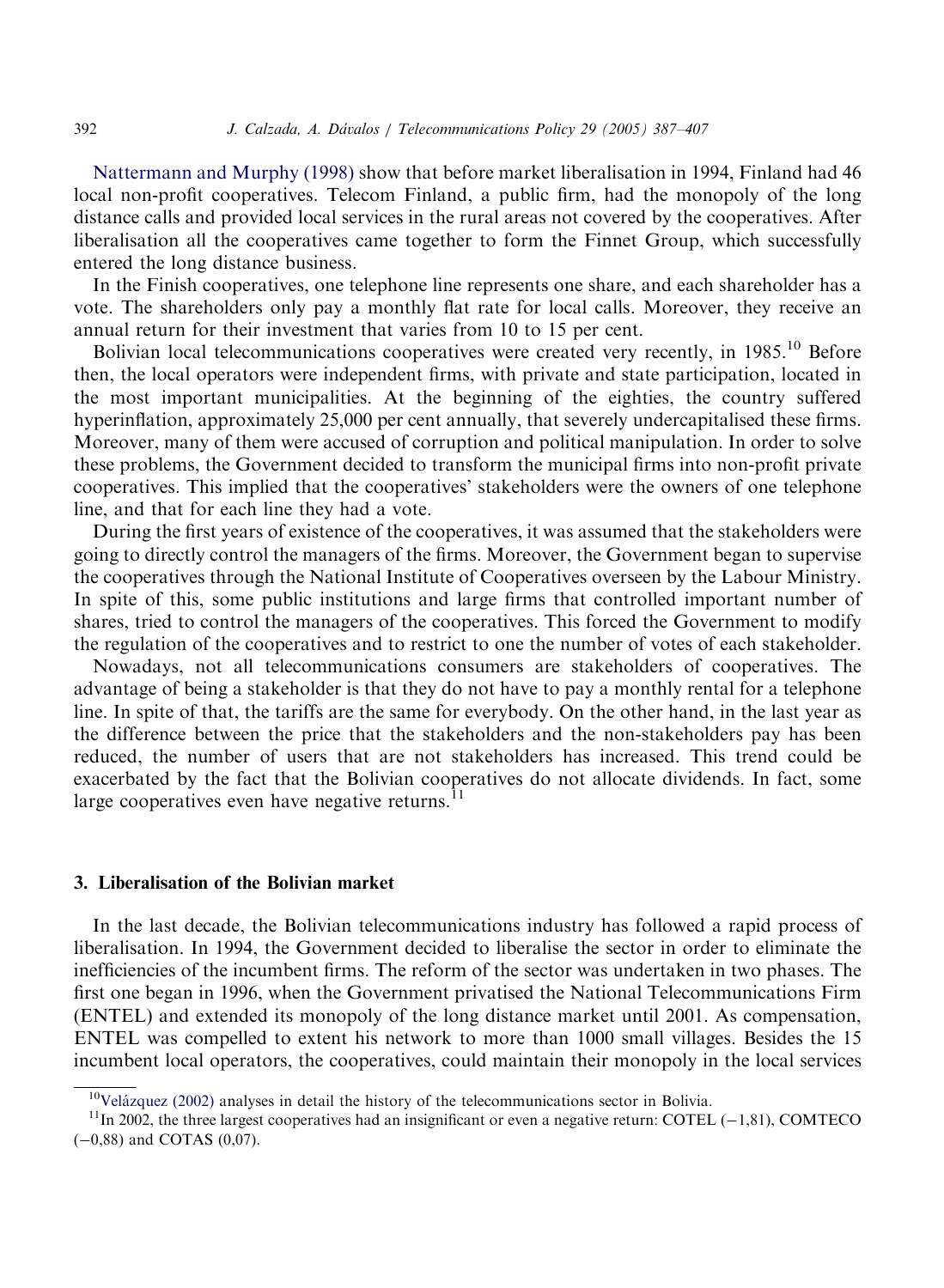under the condition that they would digitalise their networks and increase the coverage in their Area of Local Service (ASL). As a result of these measures, in 5 years the level of penetration of fixed telephony almost doubled.

The second phase of the reform process began at the end of 2001, when the Government completely liberalised local and long distance markets. In spite of this, the Government maintained the incumbents' obligation to expand their coverage.

## 3.1. Telecommunications before 1995

Bolivia did not have a telecommunications policy until the mid-1990s. For many years the market adopted an unusual structure. The State provided long distance communications through ENTEL and the Rural Direction of Telecommunications (DITER): ENTEL only operated in the nine regional capitals of the country and in some other less important villages. DITER provided telecommunications services in the rural areas, mainly through telegraph and radio technology.

Local telephony was provided by 15 cooperatives, which operated as monopolies in the most populated villages. The rest of the country lacked service. The Government did not exert any intervention or control on the activity of the cooperatives. For many years, the General Director of Telecommunications (GDT) was responsible only for issuing licences to operate in the sector. However, it was the cooperatives that established the tariffs and decided the technical specifications for services. The Government justified this abdication of the industry by showing that the cooperatives were non-profitable organisations regulated by the National Director of Cooperatives. As a consequence, it was considered that the interests of the consumers were reasonably protected. However, lack of planning had a direct effect on the market, and in 1995 the penetration level of the fixed telephony was only 3.3 per cent.

The situation in the mobile sector was no better. In 1991, TELECEL, a private firm, began to exploit mobile telephony in the three most important cities of the country (La Paz, Cochabamba and Santa Cruz). However, its ''elitist'' prices did not promote an expansion of mobile services and 5 years later the penetration level of the service was still lower than 1 per cent (Table 1).

#### 3.2. Liberalisation of the market

In 1994, the Government recognized that the existing regulatory model was unable to solve the decline of the sector. Most of the telecommunications cooperatives had financial problems that prevented them from investing in expansion and modernisation of their networks. Paradoxically, while the cooperatives were over-staffed, they were unable to cope with the increasing number of

Table 1 Evolution of the fixed and mobile telephony (1985–2003)

|               | 1985 | 1991     | 1995 | 1996 | 1997 | 1998 | 1999 | 2000 | 2001 | 2002  | 2003  |
|---------------|------|----------|------|------|------|------|------|------|------|-------|-------|
| Fix telephony | 2.86 | 3.03     | 3.33 | 4.86 | 5.21 | 5.96 | 6.43 | 6.35 | 6.34 | 6.64  | 7.29  |
| Mobile        |      | $0.00\,$ | 0.10 | 0.47 | .60  | 3.15 | 5.38 | 7.25 | 9.43 | 10.40 | 11.85 |

Source: SITTEL (2004).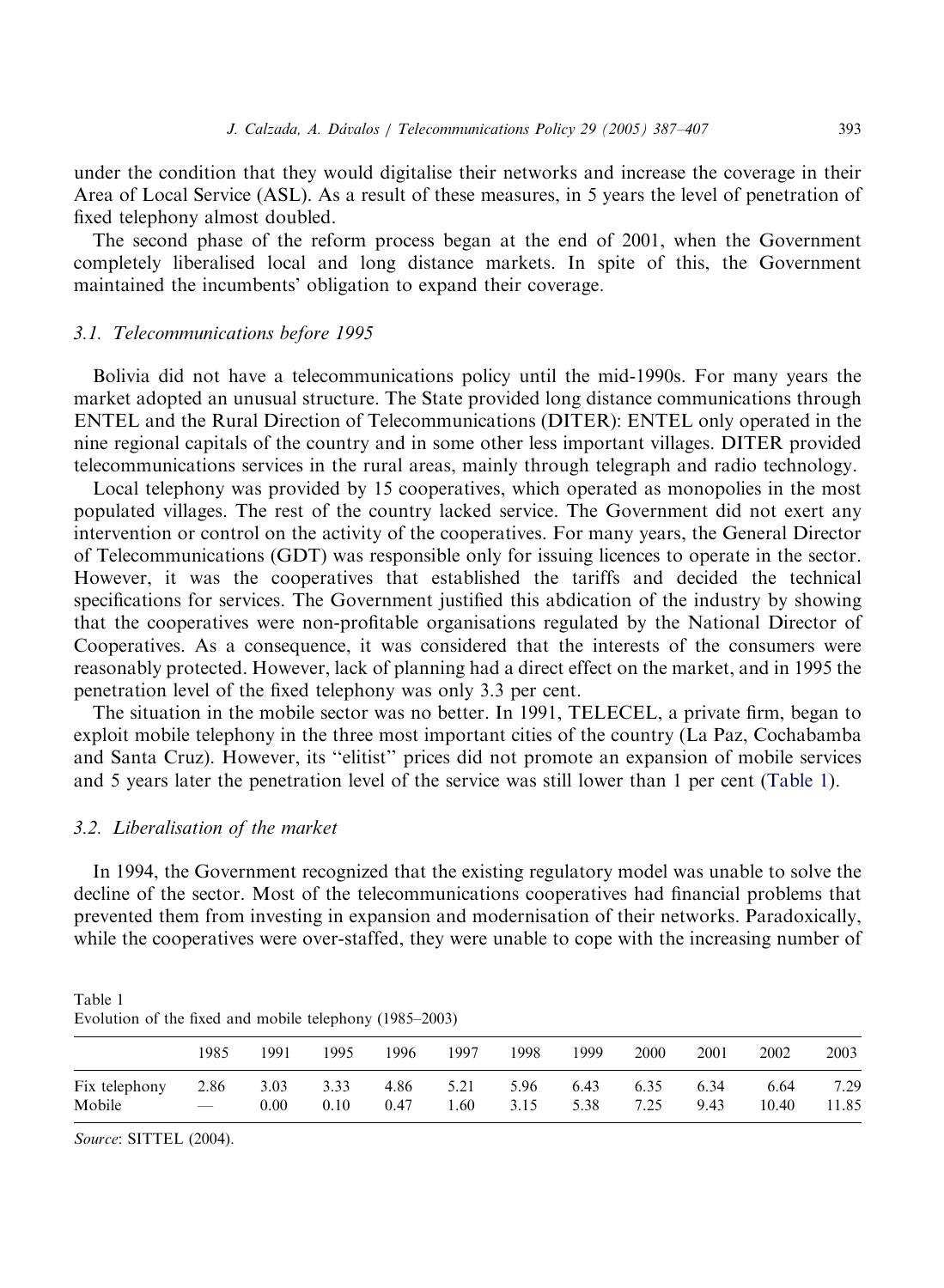applications for newtelephone lines. In addition, labour union activism made it very difficult to increase productivity. The need for reform was also supported by the perception that the political parties were ''capturing'' the managers of the cooperatives in order to get private privileges. Taking this complicated situation into account, the Government decided to initiate a gradual program of reform.

The liberalisation of the sector was part of an ambitious reform that began with the creation of the System of Industrial Regulation (SIRESE), which is in charge of supervising the telecommunications, electricity, transport, fuel and water sewerage regulation. The 1994 SIRESE Act created the Superintendency of Telecommunications (SITTEL), a newregulatory agency that supervises the sector.

Following procedures adopted by Latin American countries lacking financial resources, one of the first measures that the Government embraced for reforming the market was the ''capitalisation'' of ENTEL. In contrast to a conventional privatisation, in which investors pay a price to the Government for a part or all the assets of the firm, in a capitalisation the State maintains the ownership of its assets, but also creates new ones. The Government enlarges the capital of the firm, 'privatises' the newassets and gives the control of the resulting firm to the new investors.12

In 1996 Telecom Italia bought 50 per cent of ENTEL in an international bid for the price of US\$610, in excess of the US\$250 offered by Telefonica of Spain. Following this experience, no other operators have been capitalised in the telecommunications sector.<sup>13</sup>

The second measure undertaken by the Government to liberalise the market was to approve the 1995 Telecommunications Act. This established that the reform of the sector had to be carried out in two stages. The first stage was intended to prepare an open market. For this purpose the Act gave to the incumbent operators a temporary monopoly that lasted from 1996 until 2001. The second stage began in 2001, and completely liberalised the sector.

The Government realised that the universalisation of the service was going to be very difficult to attain once the market was fully liberalised. Therefore, the first stage in the liberalisation schedule was designed to increase the penetration of telecommunications in rural areas and to modernise the infrastructure. The Government conceded to ENTEL the monopoly of the long distance services and the Internet. As compensation, ENTEL is obliged to install telephone boxes in all the rural villages with more than 350 inhabitants. On the other hand, the Government gave to the cooperatives the monopoly of the local communications in their own Areas of Local Service (ASL), as well as the local telecommunications monopoly in villages of more than 350 inhabitants that belonged to their Expanded Rural Service Areas (ASRE).

The concession of these exclusive rights was one of the most controversial issues during the liberalisation process. The creation of the temporal monopolies increased the attractiveness of ENTEL before its capitalisation, and strengthened the position of all the incumbent operators before the arrival of competition. The big firms, such as ENTEL and the cooperatives COTEL,

 $12$ In Bolivia, the utilisation of this mechanism allowed enlargement of the capital of ENTEL, while maintaining the fifty per cent of the assets in the hands of the Bolivian population. See [Salinas \(2002\).](#page-19-0)<br><sup>13</sup>In 1999, COTEL, one of the largest cooperatives of the country revealed plans for a capitalisation and began to

search for a strategic partner to take control of the company. However, despite the initial interest of some operators, no offers were received.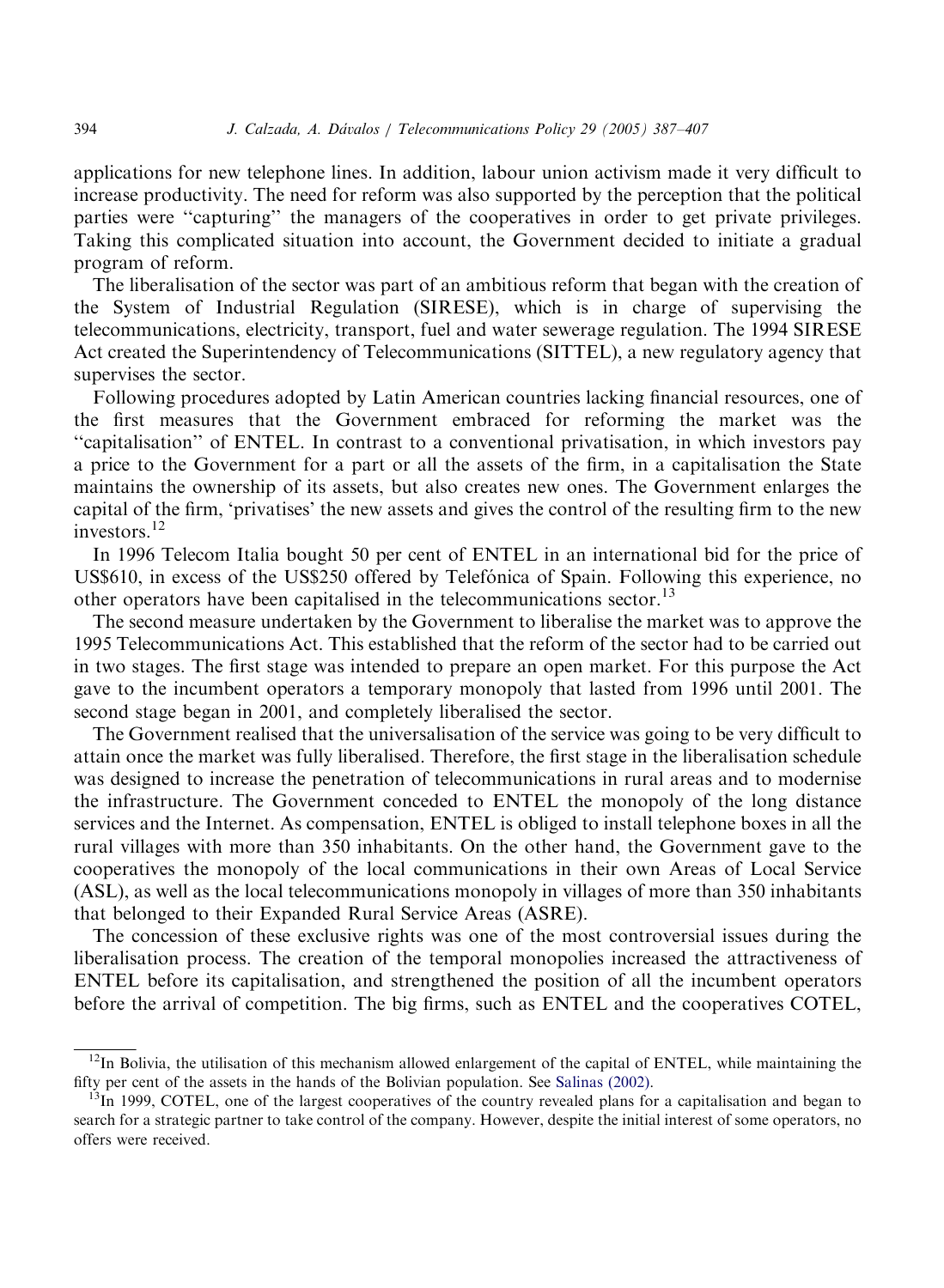| Tariffs             | 1992  | 1994  | 1996  | 1997  | 2000  |  |
|---------------------|-------|-------|-------|-------|-------|--|
| Mean nominal tariff | 16.83 | 39.49 | 74.52 | 75.04 | 82.60 |  |
| $RPI (1991 = 100)$  | 1.16  | 1.38  | 1.68  | 1.79  | 1.99  |  |
| Mean real tariff    | 14.48 | 28.64 | 44.47 | 41.95 | 41.48 |  |

Table 2 Nominal and real mean tariffs for residential in the local telephony (in Bolivianos)

Source: [SIRESE \(2000\).](#page-19-0)

COTAS and COMTECO, digitalised their networks, improved their efficiency and modified their commercial strategy. To sum up, the Government strategy produced beneficial results, and in the period 1996–2001 although the Bolivian population increased 20 per cent, the penetration level had doubled. In spite of this, during this period ENTEL established the highest long-distance prices of the region (Table 2).

The second stage of the reform process began with the liberalisation of all markets on the 28th of November 2001. This policy brought about the entry of several firms in the long distance market. Nevertheless, only ENTEL has begun to commercialise local services.

Some months before liberalisation the Government designed a newregulatory policy. In 2000, it approved the Plan to Open the Telecommunications Market, which outlined important measures such as the regulation of interconnection services and the rules governing infractions. The Plan established that prices have to be regulated through a RPI-X until the services become competitive.<sup>14</sup> The Act classifies services as competitive (which are not regulated) and noncompetitive which are regulated by the RPI-X. At the end of 2003 local, rural, long distance national, international, satellite, public phones and carrier services were considered as noncompetitive. Mobile telephony prices have recently been deregulated.

# 4. The development of competition

After the liberalisation of the industry in 2001, Bolivian competition developed with great success for national and international long distance calls and for mobile services. The local market continues to be monopolised by the cooperatives.

# 4.1. Local telephony

During the monopoly period ENTEL took advantage of its position and provided local telephony in some areas not serviced by the cooperatives. Moreover, as it had the monopoly of long distance services and the Internet, it could install its infrastructure in areas served by the cooperatives. As a result, in some locations ENTEL has cream-skimmed the most profitable users in the local market. As well as other operators in Latin America, ENTEL has opted for wireless

 $14$ The first time the RPI-X was implemented it benchmarked a number of different countries. Subsequently, the mechanism was adjusted every 6 months to reflect national inflation and the productivity's gains.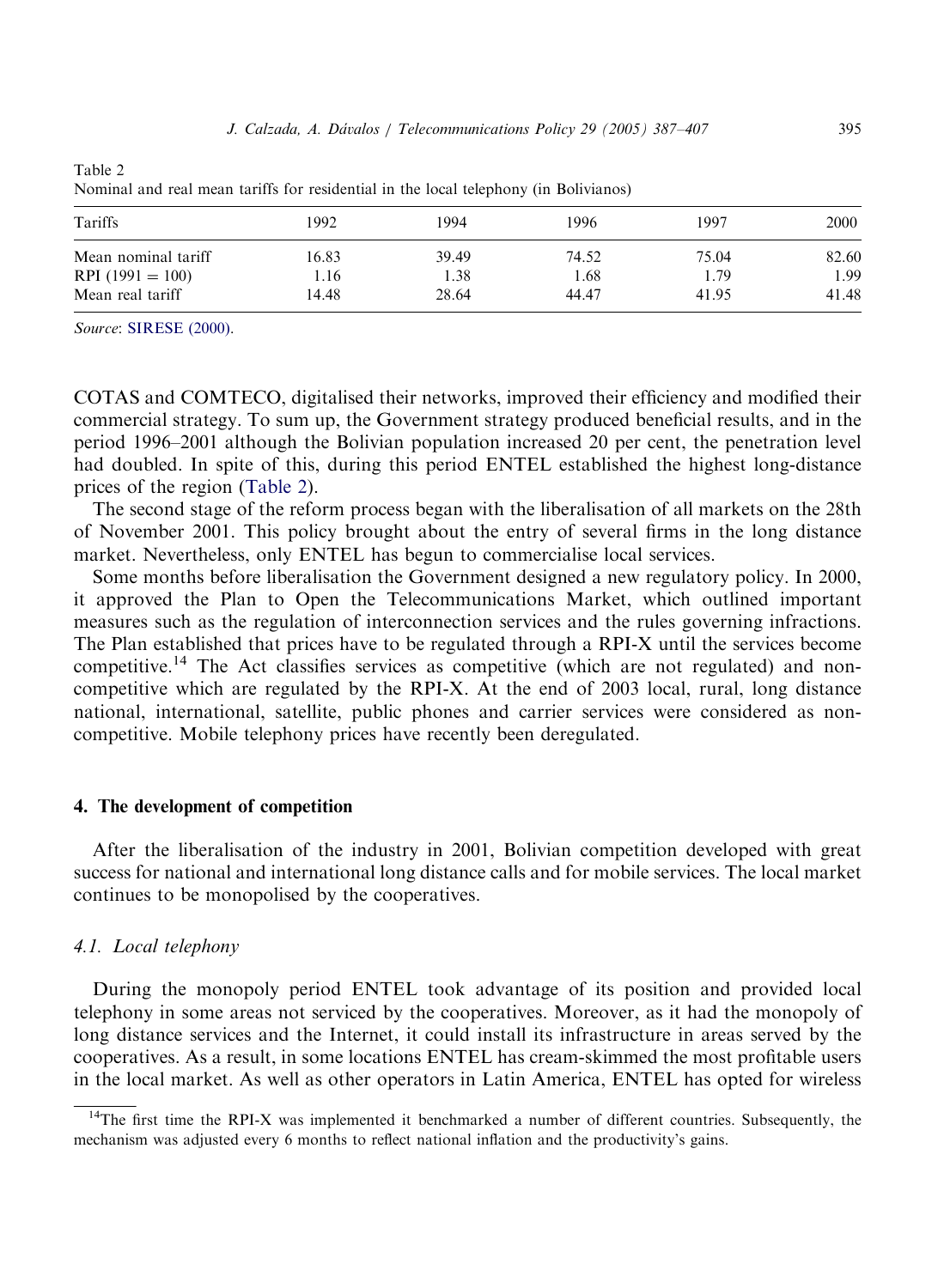| Table 3 |  |                                      |  |
|---------|--|--------------------------------------|--|
|         |  | Number of user by cooperative (1999) |  |

| Cooperative                    | Number of users |
|--------------------------------|-----------------|
| COTEL (La Paz)                 | 159.380         |
| COTAS (Santa Cruz)             | 130.534         |
| COMTECO(Cochabamba)            | 107.145         |
| COTEOR (Oruro)                 | 22.610          |
| COTES (Sucre)                  | 18.629          |
| COSETT (Tarija)                | 16.890          |
| COTAP (Potosí)                 | 10785           |
| COTEAUTRI (Trinidad)           | 6.108           |
| COTABE (Bermejo, Tarija)       | 2.229           |
| COTERI (Riberalta, Trinidad)   | 1.667           |
| COTEGUA (Guayamerin, Trinidad) | 1.510           |
| COTERO (Roboré, Santa Cruz)    | 392             |
| COTEVI (Villazón, Potosí)      | 255             |

Sources: SITTEL (2002).

technology in the local loop system to boost lowpenetration rates in some sparsely populated regions.

The cooperatives are aware of their paralysis in the face of ENTEL, and some of them have developed new commercial policies to attract consumers and to diversify their services. However, the cooperatives have difficulty in reducing prices, and therefore they cannot react aggressively when ENTEL enters their market.

No cooperatives have entered each other's areas and, although an alliance of some cooperatives has been created, there have been no mergers among cooperatives. Before liberalisation it was thought that some of the smallest cooperatives, with less than 2000 lines, will not survive or would be absorbed by the others (Tables 3 and 4).<sup>15</sup> But surprisingly, until now this has not occurred, probably due to their financial problems.

What has been the evolution of the local prices? In 1999, a modification of the RPI-X brought about an important reduction in prices. However, since liberalisation in 2001, the mean price of calls has remained unchanged [\(Table 5](#page-10-0)). Indeed, competition has not emerged in the local market and the productivity gains of the cooperatives have been small.

Finally, it is important to emphasise that in Bolivia there is no geographic uniform price for the installation of a telephone line and for the provision of local calls. SITTEL proposes the prices of ENTEL and the 15 cooperatives considering the individual costs of each firm and their expansion strategies. As a result, the mean price of the local calls in the rural areas is 45 per cent more expensive than in the urban areas. Moreover, the tariff structure of the firms may differ: while some establish a flat rate (small cooperatives) others impose a linear price (COTEL) or a nonlinear price.

<sup>&</sup>lt;sup>15</sup>In 2000, ENTEL planned to purchase COMTEC, but COMTECO joined the group of cooperatives in Boliviatel which provide long distance calls.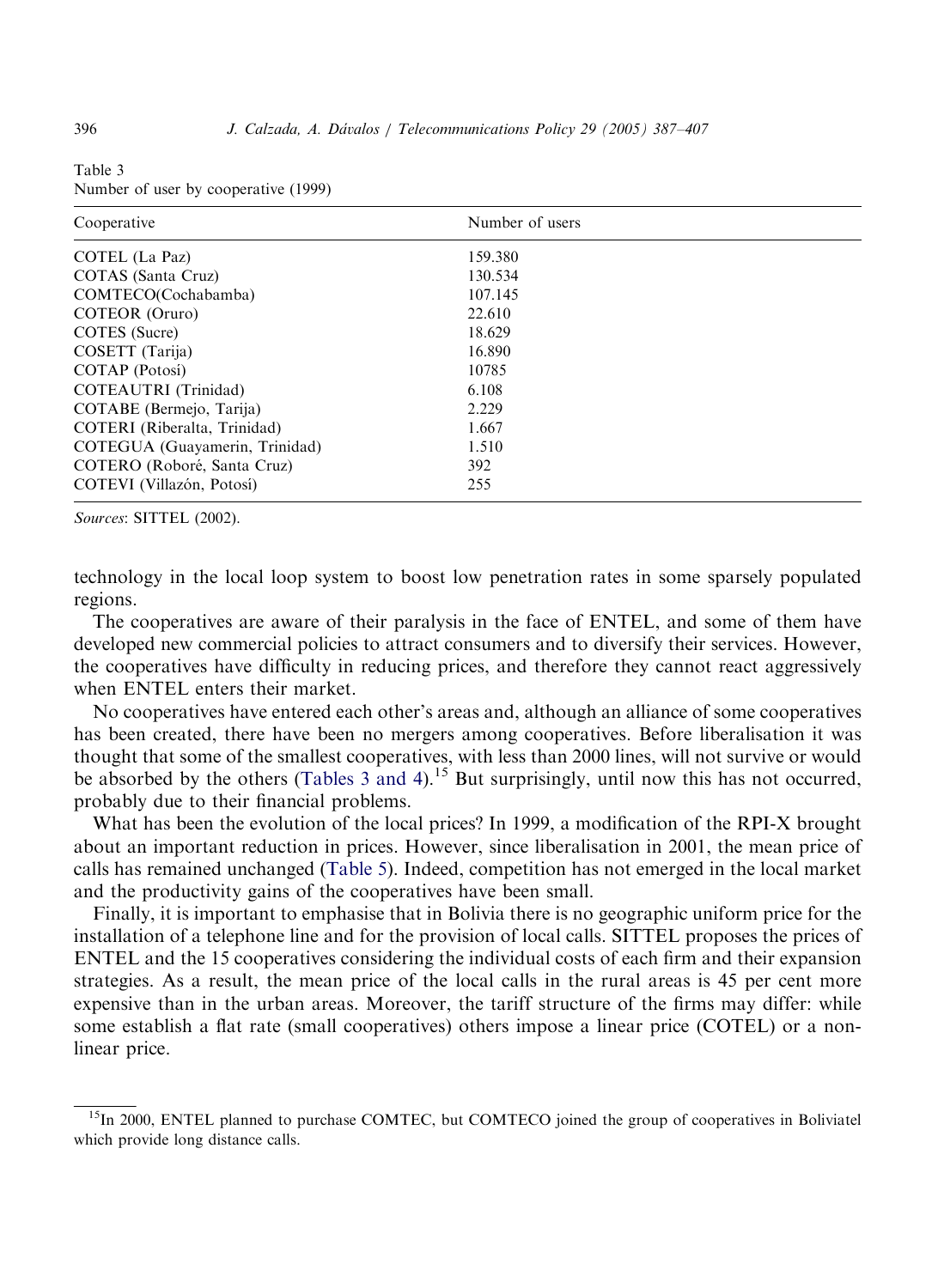<span id="page-10-0"></span>

| Table 4                                                       |  |  |  |
|---------------------------------------------------------------|--|--|--|
| Penetration level of local telephony (first semester of 2002) |  |  |  |

| Department    | Penetration |  |
|---------------|-------------|--|
| La Paz        | 7.34        |  |
| Santa Cruz    | 6.65        |  |
| Cochabamba    | 8.95        |  |
| Chuquisaca    | 4.93        |  |
| Oruro         | 7.43        |  |
| Tarija        | 6.68        |  |
| Potosí        | 2.84        |  |
| Beni          | 4.02        |  |
| Pando         | 3.06        |  |
| Total Bolivia | 6.72        |  |

Source: SITTEL (2002).

Table 5 Prices of local telephony

|      | Capped price | Mean price |  |
|------|--------------|------------|--|
| 1996 | 41.4         | 29.8       |  |
| 1997 | 42.5         | 28.3       |  |
| 1998 | 45.2         | 28.0       |  |
| 1999 | 17.3         | 16.9       |  |
| 2000 | 18.1         | 17.2       |  |
| 2001 | 17.6         | 17.5       |  |

Source: SITTEL (2002).

# 4.2. The long distance market

At present, the consumers of some villages can choose among 8 operators. In Bolivia there is no carrier pre-selection. Therefore, consumers have to select their long distance provider on a call-bycall basis. This type of competition has reduced ENTEL's market share to 90 per cent in national long distance calls and to 70 per cent in international long distance calls [\(Table 6](#page-11-0)). The reduction is even more important in some villages such as Santa Cruz.

In spite of such entry, only two of the new operators, ENTEL and AES, have constructed their own infrastructure to serve the most important cities: La Paz, Oruro, Cochabamba and Santa Cruz. The rest of the operators use their own local and wireless networks, and rent the backbone network to others. The result of this strategy is that competition has only emerged in the communications amongst regions, but not in rural telephony, where ENTEL is still the sole operator. This situation could have important effects in the future. The Bolivian Lawestablishes that during the first 2 years of their activities, entrants in the long distance market have an obligation to serve their own local market. However, in the next 2 years they have to extend their network to cover the entire country. At present, there are operators such as AES, COTAS and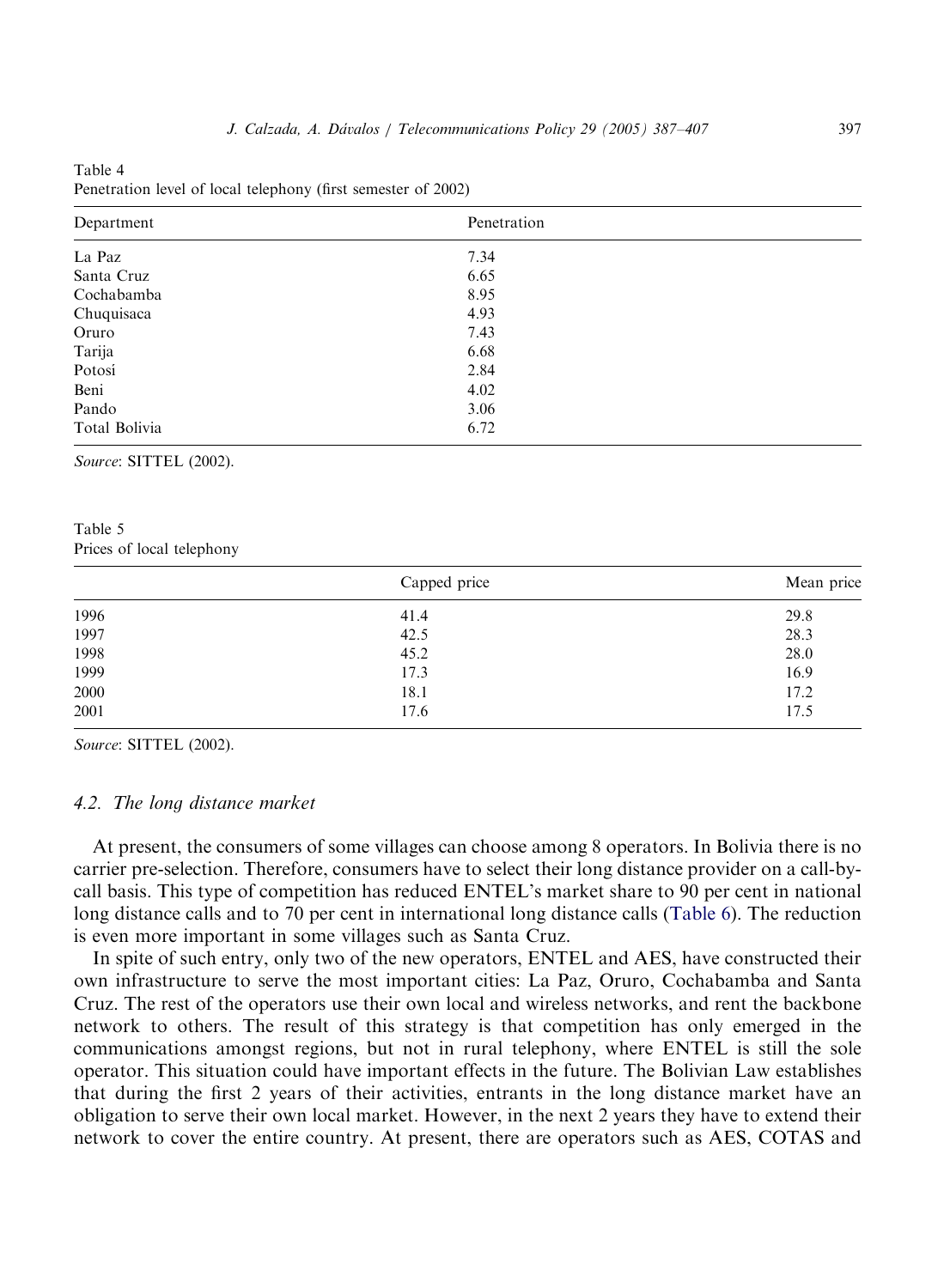|                   | National | International |
|-------------------|----------|---------------|
| <b>ENTEL</b>      | 90.94    | 73.68         |
| <b>AES</b>        | 2.71     | 10.43         |
| <b>TELEDATA</b>   | 2.21     | 10.94         |
| <b>TELECEL</b>    | 1.00     | 0.94          |
| <b>BOLIVIATEL</b> | 3.14     | 4.01          |
|                   |          |               |

Table 6

|  | Market shares of the national and international long distance telephony (first semester of 2002) |  |  |  |  |  |
|--|--------------------------------------------------------------------------------------------------|--|--|--|--|--|
|--|--------------------------------------------------------------------------------------------------|--|--|--|--|--|

Source: SITTEL (2002).

Boliviatel, which are already present throughout the country. But for other small operators it will prove a serious problem to satisfy this requirement.

A key group of entrants in the long distance market are the three mobile operators and an alliance of the cooperatives COTAS, COTEL and Boliviatel. Moreover, Boliviatel integrates the cooperatives COMTECO (Cochabamba), COTES (Sucre), COTAP (Potosí) and COTEOR (Oruro). More recently, in May 2004, FECOTEL, an association of all the cooperatives, has been interested in the acquisition of 50 per cent of the capital that Telecom Italia has retained in ENTEL. If this offer succeeds, it will entail the re-nationalisation of the firm, but up to now the acquisition has not been authorised.

The alliances of cooperatives constitute an important problem for the development of competition. The Finish experience illustrates this situation. In 1994, all Finish local cooperatives came together into the Finnet Group to enter the long distance market. Amazingly, during the first week after liberalisation the Finnet Group attracted 50 per cent of the market.<sup>16</sup> Therefore, the fact that consumers are tied to the cooperatives not only affects competition in the local market, but may also affect the growth of competition in the long-distance market.

Did the consumers benefit from an increase in competition? Long distance calls are the services that have most benefited through liberalisation, and these prices have fallen considerably since 1999 ([Table 7\)](#page-12-0). In 2001, the first year after liberalisation, the mean price was fixed significantly belowthe cap defined by the RPI-X.

#### 4.3. Competition in the mobile sector

Since the introduction of a second operator, ENTEL-Mobile, in 1996 and of a third operator, Nuevatel, in 2000 the mobile service has expanded. The number of lines increased considerably from 1996, mainly in the centre of the country. In 2001, the penetration level was still below 10 per cent, but the number of mobile handsets was already greater than the number of fixed lines. This situation also occurs in other developing countries of Latin America. One explanation for this could be the high price of fixed telephony and the reduction of prices in mobile telephony due to the introduction of the ''caller pays principle'' and pre-paid cards.

<span id="page-11-0"></span>

<sup>&</sup>lt;sup>16</sup>See [Nattermann and Murphy \(1998\)](#page-19-0).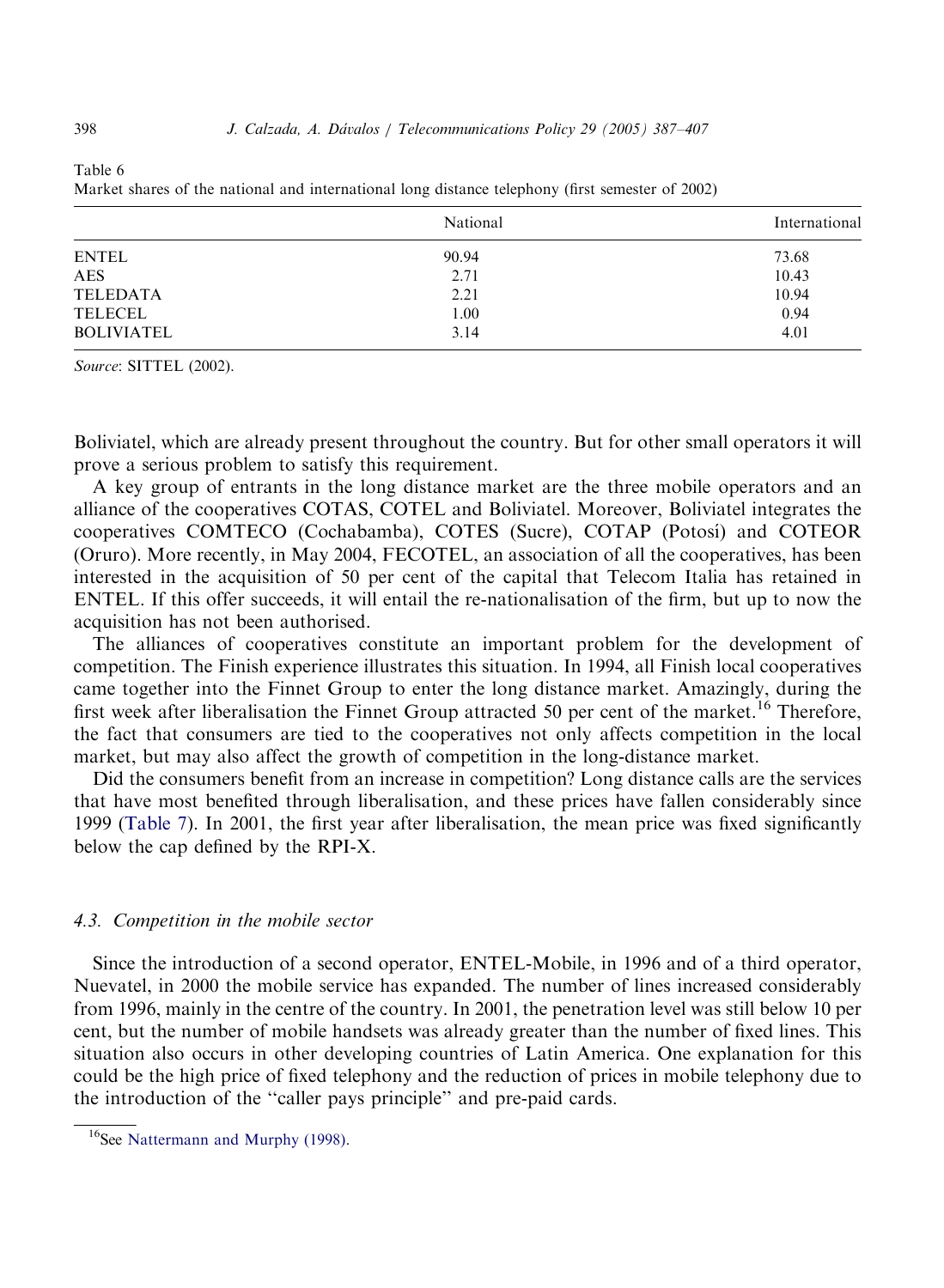| Prices of the long distance telephony |              |            |  |  |  |
|---------------------------------------|--------------|------------|--|--|--|
|                                       | Capped price | Mean price |  |  |  |
| 1996                                  | 2.35         | 2.26       |  |  |  |
| 1997                                  | 2.41         | 2.39       |  |  |  |
| 1998                                  | 2.57         | 2.57       |  |  |  |
| 1999                                  | 2.55         | 2.36       |  |  |  |
| 2000                                  | 2.27         | 2.25       |  |  |  |
| 2001                                  | 2.16         | 1.74       |  |  |  |

<span id="page-12-0"></span>Table 7 Prices of the long distance telephony

Sources: SITTEL (2002).

Table 8 Market shares in the mobile market

| Operator                | 1996     | 1997     | 1998     | 1999    | 2000     | 2001     | 2002           |
|-------------------------|----------|----------|----------|---------|----------|----------|----------------|
| Telecel<br><b>ENTEL</b> | 56<br>44 | 36<br>64 | ЭĴ<br>47 | ◡<br>43 | 52<br>47 | 45<br>44 | 45<br>44       |
| Nuevatel                |          |          |          |         |          |          | $\overline{1}$ |

Source: SITTEL (2002).

Three firms compete in the mobile sector. Telecel and ENTEL share 88 per cent of the market and Nuevatel has the rest (Table 8). Moreover, the cooperative COTAS is the first virtual mobile operator and resells the services of Nuevatel. The license of virtual mobile operator is very important because it allows the fixed telephony operators to compete in all the segments of the market and to offer a complete range of services to their consumers.

In 2001, aggressive competition among the mobile operators brought about price deregulation. It will be interesting to analyse how the operators react to this new situation. The experience of other countries has shown that when the number of subscribers is growing the operators do not compete on price but differentiate their services, offering discount plans and using advertising campaigns. When the market is saturated the operators start competing in prices. In the Bolivia, however, the question is what is the threshold for the mobile penetration at which price competition will start.

### 5. Effects of cooperatives in the Bolivian market

The lack of adequate regulation of the cooperatives may be responsible for important distortions in the Bolivian market. Conflict has partially come from agency problems between stakeholders and managers. Managers require the support of the stakeholders, but they are not necessary sensitised to the claims of potential newusers. On the other hand, as the Government has allowed the entry of a group of cooperatives into the long distance market, the operators may have incentives to harm the other long distance firms.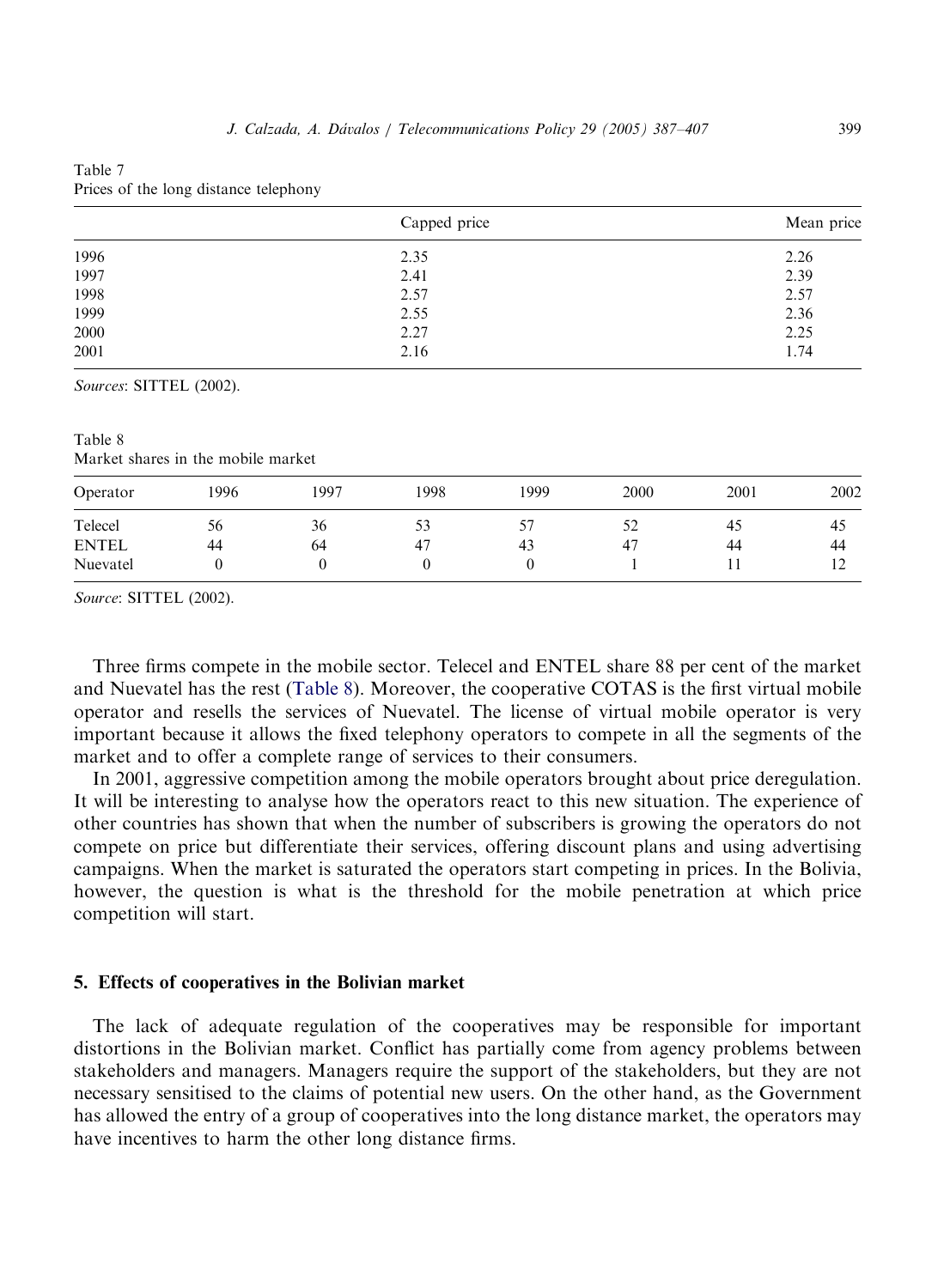Another important lesson from the Bolivian experience is that, in contrast to the case of the Unites States or Argentina, the lack of an effective control of the cooperatives may have prevented a greater expansion of the service to the rural areas. First, the cooperatives stakeholders have forced the maintenance of a high value for their shares, because for many of them this is an important saving instrument. The problem is that this policy reduces the affordability of shares for low-income consumers. Second, the cooperatives are forced to use all their productivity gains to reduce the price of calls. This policy benefits consumption, but it makes any strategy of expansion to the unserved areas difficult.

# 5.1. The regulation of interconnection prices

One of the most controversial topics in telecommunications policy is the regulation of interconnection prices. In fixed telephony the ''one-way interconnection'' appears when one operator uses the local loop of another firm to originate and terminate its long distance calls. By contrast, ''two-way interconnection'' occurs when different operators require to interconnect among them to access all consumers. In the two cases, the problem for the regulators is to determine what the appropriate interconnection price is. In the last decade many theoretical papers have analysed when it is necessary to regulate interconnection prices and what is the optimal price under different assumptions.<sup>17</sup> However, for the regulatory agencies it is not easy to apply these theoretical recommendations. As a consequence, in practice the debate has moved on to evaluate the merits of different ways to compute costoriented interconnection prices, which may not have an economic justification but are easier to determine.

Howdo the presence of cooperatives affect the establishment of the interconnection price? Do the cooperatives require any different regulation from a conventional firm? The regulation of interconnection prices in Bolivia is not different from other countries, although the cooperatives are non-profit operators. Interconnection was first regulated by the 1995 Telecommunications Act, which stipulates that public networks have the obligation to be interconnected. Subsequently, on 1 December 2000, before the complete liberalisation of the market, the Government approved a newregulation establishing that interconnection could be based on one of the following three mechanisms. First, operators can accept the interconnection offer of the firms with which they wish to interconnect. This offer is publicly known, because all the public network operators must publish a Basic Interconnection Offer (OBI) each year in which they expose the economic, administrative and legal conditions for the interconnection. Moreover, the interconnection prices of the OBI must be cost oriented. Secondly, the operators may sign an Interconnection Agreement (AI) with the operator with whom they wish to interconnect. That is, the interconnection regime allows operators mutually to agree to modify the conditions contained in the OBI. Finally, the operator can adhere to the OBI of a third operator connected to the interconnection firm.

This interconnection regime allows the coexistence of the obligation of interconnection with the possibility that the firms freely reach an agreement. In addition, in April 2002 the Government

 $17$ For a complete analysis of the regulation of the interconnection prices in the telecommunications see, for example, [Laffont and Tirole \(2000\)](#page-19-0), [Armstrong \(2002\)](#page-18-0) and [Valletti \(2003\).](#page-19-0)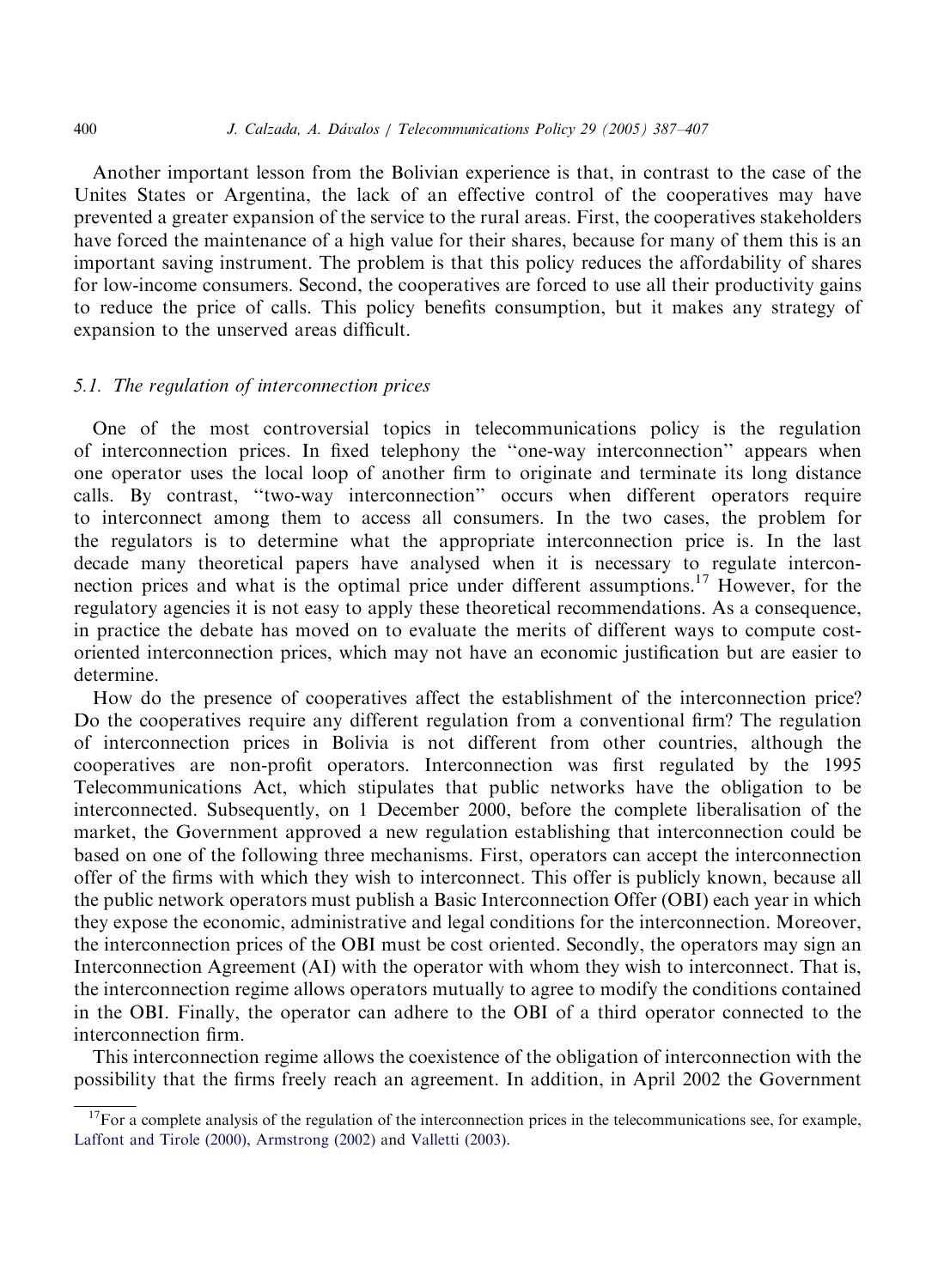approved the utilisation of a price cap to regulate the variable costs of the interconnection services. However, this mechanism has not yet been applied. The utilisation of a price cap to regulate interconnection prices is an innovative mechanism that has only been trialled in the United Kingdom since  $1997<sup>18</sup>$  In other countries, regulators normally use a price cap to regulate retail tariffs but prefer to establish cost oriented interconnection prices.

What has been the effect of market liberalisation on the interconnection agreements? What strategy have the operators adopted to establish the prices? The cooperatives have not perceived the liberalisation as negative and, in contrast to other national experiences, all the newoperators obtained an interconnection agreement the first week after the liberalisation. Interconnection traffic among the cooperatives, two-way interconnection, has always been very small because cooperatives have a local monopoly. Before liberalisation, the cooperatives did not charge interconnection prices among them. Nowadays, they charge an interconnection fee for differences in traffic volume. However, they still have an incentive to agree on a low termination interconnection charge to moderate the price of local calls.

In the long distance market consumers can choose their provider. Long distance operators pay a one-way interconnection price to the local operators to originate and terminate calls. Before 1996, each cooperative negotiated with ENTEL interconnection prices. There were some differences in the prices, and normally the large cooperatives obtained better conditions. The interconnection agreements established that the cooperatives should receive between 20 and 30 per cent of the price of long distance calls and between 5 and 10 per cent of the price of international calls. After the privatisation of ENTEL and the liberalisation of the industry, interconnection prices were essentially maintained.

Examination of the strategy of the cooperatives' managers reveals that traditionally they have negotiated high interconnection prices to cross-subsidise the price of local calls. Nowadays, between 40 and 60 per cent of the cooperatives revenues come from interconnection. In contrast to expectations, after liberalisation this policy has not been modified in order to rebalance the prices of calls. In addition, the cooperatives that have entered the long distance market are noweven more interested in increasing interconnection prices to raise their rivals' costs. To avoid this problem, in April 2002 the Government decided that local operators must directly bill a price to their consumers and not to the long distance operator, as compensation for the use of its network. Notice that with this measure, if consumers consider that the price for originating and terminating a call is too high they would require a reduction of price to their own operator. In spite of the attractiveness of this mechanism, it has not yet been put in use by any operator. It is interesting to mention that Finland applies a similar instrument that allows the cooperatives to bill their consumers for the interconnection fees generated by long distance calls.

# 5.2. Universal access and universal service policies

The greatest part of the Bolivian population lives in rural areas and in the village's outer suburbs. Many of the rural regions are not covered by telecommunications cooperatives and they have always had a low exposure to other services such as water and electricity. Since the reform of

<sup>&</sup>lt;sup>18</sup>See [OFTEL \(2002\)](#page-19-0).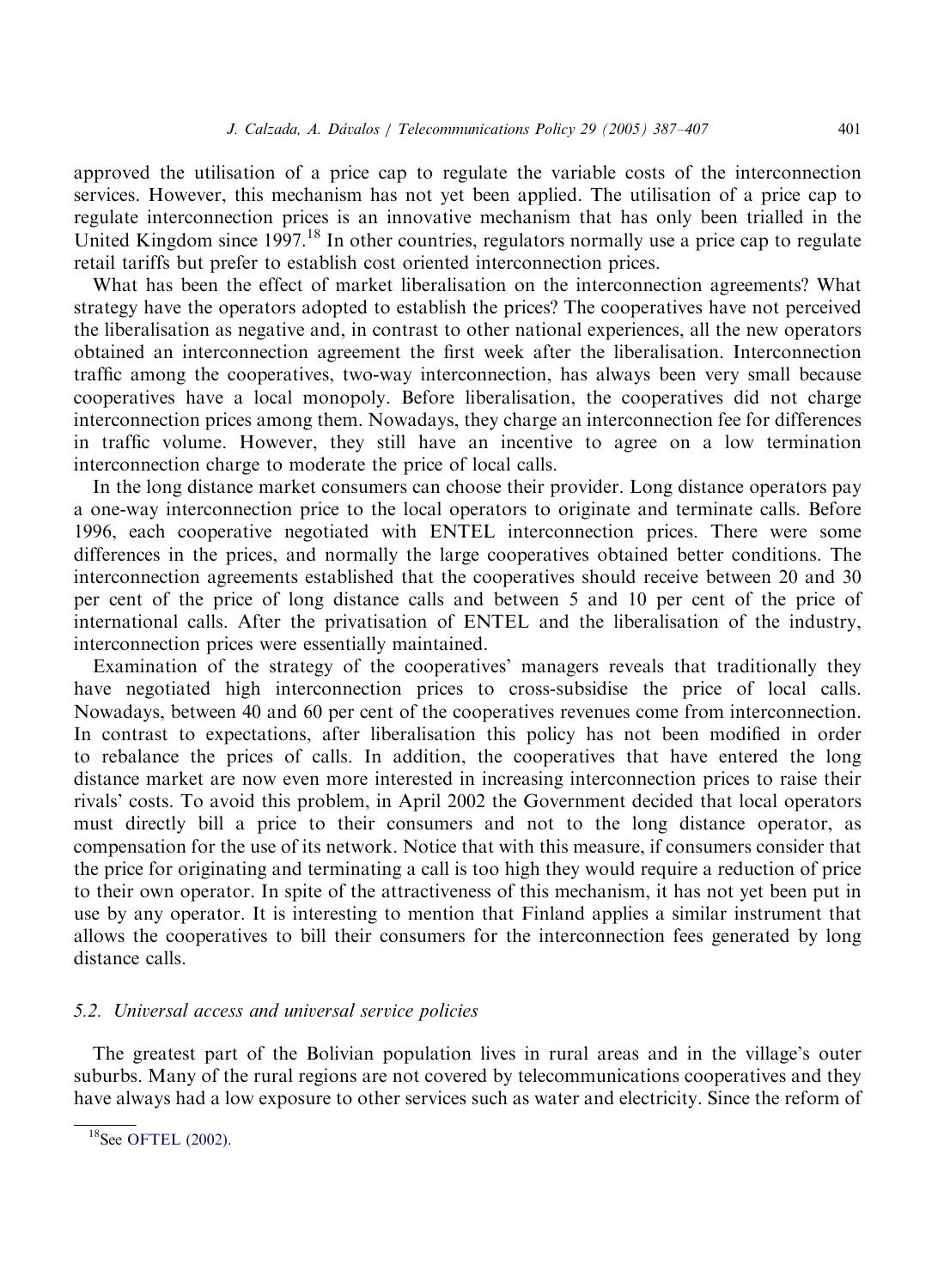the market in 1996, the coverage of the rural zones has slightly increased. In spite of this, Bolivia is still one of the South American countries with a lower penetration level for fixed and mobile telephony.

In a liberalised market, the two principal public policies for improving accessibility to the telecommunications services are universal access and universal service policies. The universal access policy consists of offering the rural population a public telephone at a reasonable distance from their home. Frequently, it is extremely costly to bring a telephone line near to each home. However, it may be reasonable to install telephone boxes that cover the basic needs of the community. On the other hand, the universal service policy consists of promoting that each home has a telephone available at affordable prices.<sup>19</sup>

Traditionally, Governments have attempted to increase the use of the telephone in rural areas establishing geographical uniform prices and cross-subsidising from lowcost urban areas to high cost rural areas, and from long distance calls to local calls.20 However, the liberalisation of the market makes this manipulation untenable. Newoperators are only interested in providing the most profitable services, such as long distance call. This reduces the incumbent ability to subsidise the prices of local calls and the price of rural telephony. In this situation, the objective of the Government in a liberalised market must be to force operators to serve the rural zones.

In Bolivia, the Government has created different institutions and policies in order to promote access to telecommunications services. In contrast to other experiences such as the Finnish, the Government does not subsidise the installation of telephone lines in rural areas.<sup>21</sup> The 1995 Telecommunications Act defines the extent of universal policy, but it is the firms who look after the development and financing of these policies following the obligations defined in their licences.<sup>22</sup> In the contract signed by the Government and ENTEL in 1995, the firm accepted the obligation to install a telephone line and a public telephone box in 1099 rural villages with more than 350 inhabitants before 2001. On the other hand, in order to preserve their exclusivity until 2001 the cooperatives COMTECO, COTAS and COTEL agreed to install a public box in a group of villages between 350 and 10,000 inhabitants that belong to their Expanded Rural Service Area (ASRE).

In 2000, the Program of National Development of Rural Telecommunications (PRONTER) established that ENTEL and the cooperatives COMTECO, COTAS and COTEL have to continue serving the villages with between 350 and 10,000 inhabitants after liberalisation of 2001. On the other hand, from the fourth year of their activity the newlong

<sup>&</sup>lt;sup>19</sup>For a complete analyses of the universal service policies see [Alleman, Rappoport, and Weller \(2000\),](#page-18-0) [Cremer,](#page-19-0) [Gasmi, Grimaud, and Laffont \(2001\)](#page-19-0) and [Gasmi, Laffont, and Sharkey \(2000\)](#page-19-0).<br><sup>20</sup>[Gasmi et al. \(2000\)](#page-19-0) suggest that cross-subsidies may be a valuable means to guarantee the universal service for

developing countries.<br><sup>21</sup>The regulation considers the possibility of increasing the interconnection prices to finance the development of the

poorest zones. But this policy has not been used. Armstrong analyses the distortions generated by financing universal service with interconnection prices ([Armstrong, 2001](#page-18-0)).<br><sup>22</sup>In Bolivia, as in other Andean countries, with the exception of Colombia, universal access and universal services

policies are not defined in any specific Universal Service Act. Normally, the Telecommunications Act of each country establishes these policies. See [CITEL \(2000\).](#page-19-0)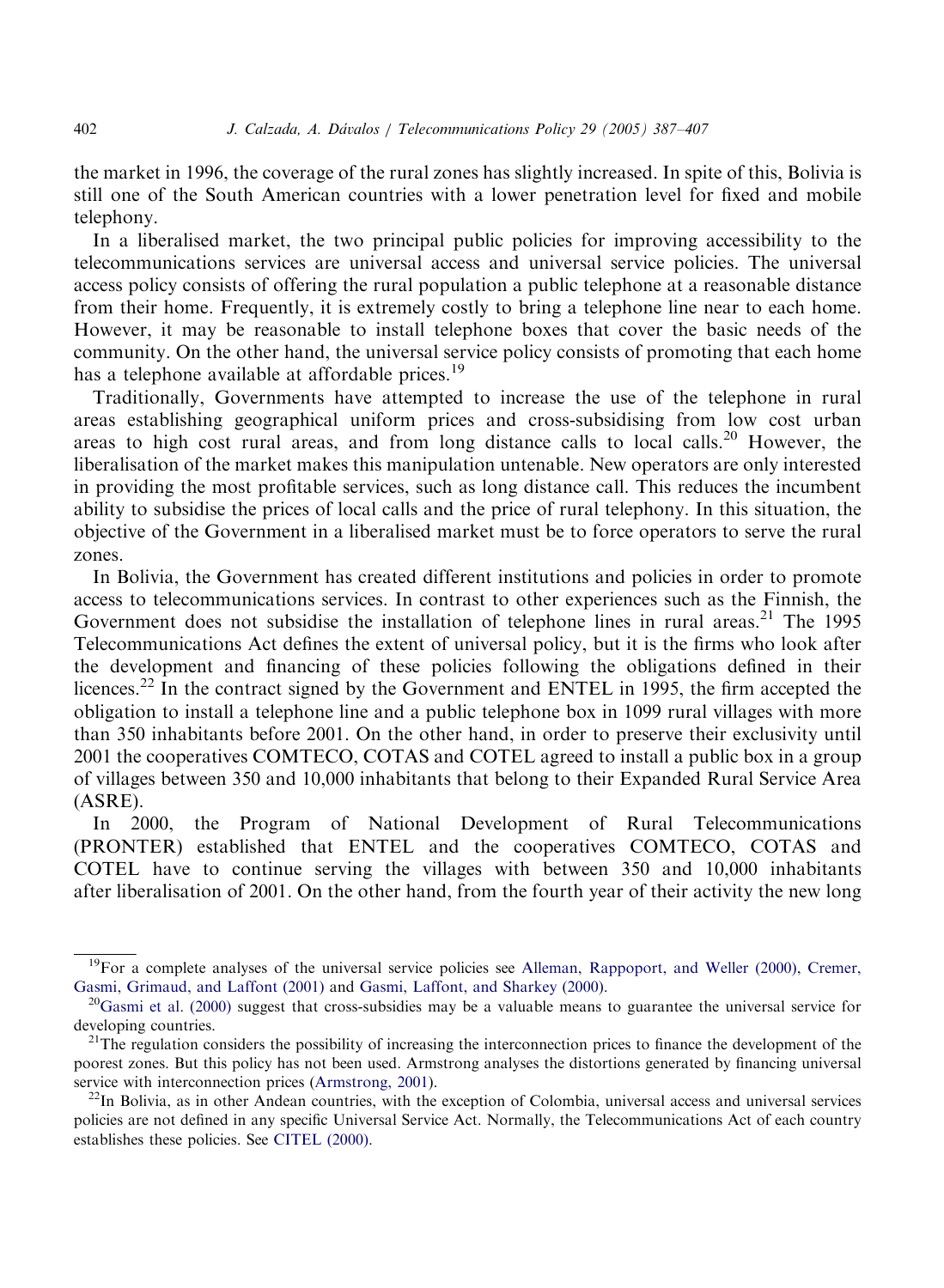| Department    | 1997 | 1998 | 1999 | 2000 | 2001  | 2002(1) |
|---------------|------|------|------|------|-------|---------|
| Pando         | 0.17 | 0.21 | 0.24 | 0.40 | 0.48  | 0.50    |
| Beni          | 0.32 | 0.37 | 0.41 | 0.65 | 0.73  | 0.77    |
| Potosí        | 0.24 | 0.43 | 0.62 | 0.86 | 1.16  | 1.21    |
| Chuquisaca    | 0.37 | 0.50 | 0.78 | 0.97 | 1.23  | 1.30    |
| La Paz        | 0.50 | 0.75 | 0.98 | 1.23 | 1.55  | 1.70    |
| Santa Cruz    | 0.76 | 1.16 | 1.59 | 1.84 | 2.01  | 2.10    |
| Oruro         | 0.72 | 0.93 | 1.15 | 1.54 | 2.01  | 2.21    |
| Tarija        | 1.57 | 2.03 | 2.42 | 3.05 | 3.59  | 3.92    |
| Cochabamba    | 4.00 | 6.44 | 8.35 | 9.46 | 10.54 | 11.07   |
| Total Bolivia | 1.24 | 1.93 | 2.53 | 2.98 | 3.44  | 3.65    |

Fixed telephony penetration level in the rural areas (lines per 1000 inhabitants)

First semester of 2002.

Table 9

Source: SITTEL (2002).

distance operators have to provide basic telephony to non-serviced villages of less than 350 inhabitants.23

The sum of all these expansion requirements has considerably increased coverage in the rural zones, although the penetration level is still very low(Table 9). On the other hand, during the period 1996–01 the number of public boxes has almost tripled.

Why have the cooperatives traditionally not expanded into the rural areas? There are some aspects that may help to explain this situation. First of all, the local monopoly of the cooperatives avoids the duplication of costs inherent in model of infrastructure competition and increases profitability. This reduces the installation cost of a telephone line. However, in Bolivia the cost of a telephone line has not been sufficiently lowto bring about the creation of cooperatives in the rural districts. On the other hand, the per capita income of the rural population is extremely low, and in some municipalities the priority is to have access on a regular basis to water and electricity. Secondly, the Bolivian cooperatives do not have resources to invest in network expansion. Stakeholders usually compare their prices with those of other cooperatives and vote to get additional reduction of prices. This situation could be modified by changing the regulation of the cooperatives. In Finland, for example, to avoid a price war the cooperatives pay out dividends to the stakeholders.

Finally, for the Bolivians it is very difficult to become a member of a cooperative because the prices of the shares are very high. Nowadays, the price of the shares of many cooperatives still reflects the price of the original capital investment, which was undertaken in the seventies, and was very high due to an excess of demand. In the last decade the cost of installing a telephone line has fallen, but this has not been reflected in the prices of the shares. Indeed, for the managers of the

<sup>&</sup>lt;sup>23</sup>SITTEL establishes the list of villages that have to be covered. The number of villages to be served by each operator depends on their benefits.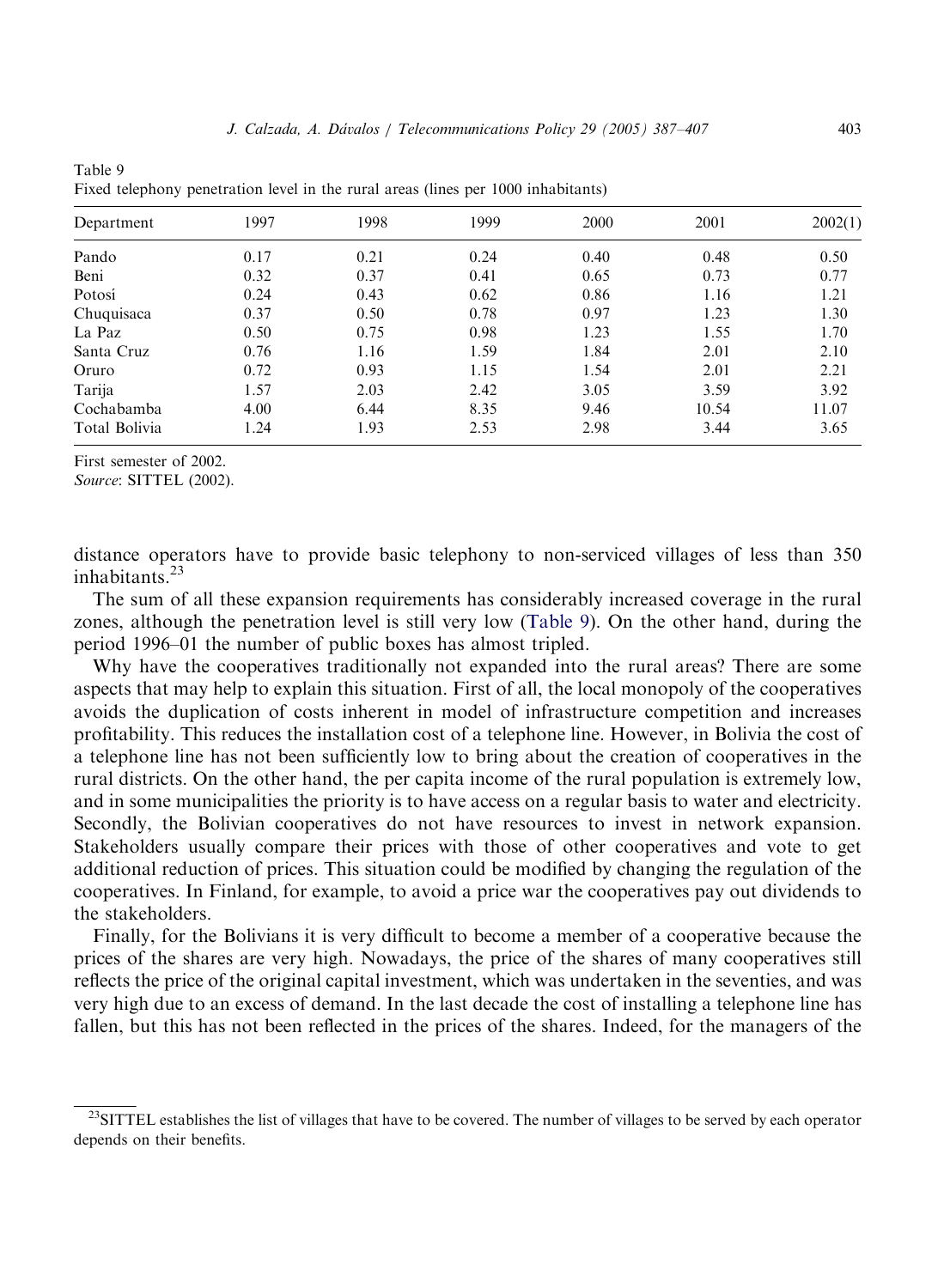cooperatives it is very difficult to reduce the share value. For the Bolivian population the shares in the cooperatives are an important savings instrument, and the stakeholders force the managers to maintain the price of the share. Obviously, this affects the decisions to buy a fixed telephone line. Note, for example, that the mean value of a share is US\$ 1400, but the Bolivian per capita GDP in 2002 was lower than US\$ 1000.

In recent years, the managers of one of the biggest cooperatives, COTEL, have decided to give a free second telephone line, and therefore a second share, to all its shareholders. The reason for this measure is that the cooperative has more than 80,000 spare lines that constitute an important cost. With this initiative the managers want to stimulate the sale of telephone lines at affordable prices and to increase consumption. If this solution is imitated by other cooperatives it may help to increase participation in the market significantly.

Can mobile telephony provide a solution for low penetration? Amazingly, although the prices of mobile telephony are higher than those of its fixed counterpart, the rate of growth of mobile is higher, and at present there are more mobile phones than fixed lines. However, this does not necessarily imply that the number of families with a mobile hand-set is higher than the number of families with a fixed telephone. Many families have a mobile and a fixed telephone, and generally several members of the same family have a mobile phone.

Until now, the greatest number of mobiles were concentrated in urban districts. But in the future mobile technology could be a solution to solve the coverage problem in the rural areas. Recently, the Government has launched different projects to cover the non-served rural areas through the extension of cellular networks. However, these proposals still need to be approved.

#### 6. Conclusions and policy implications

This paper shows that the liberalisation of the Bolivian telecommunications market in 2001 has generated a substantial competitive environment in long distance and mobile markets. Competition has reduced prices and, most likely, has contributed to increase the penetration level of the fixed and mobile telephony.

One of the more relevant features of the Bolivian market is that before the complete liberalisation of the industry all the telephone access lines were owned by 15 consumer cooperatives. Other countries such as the United States and Argentina have cooperatives that provide electricity or telecommunications in small villages or inaccessible locations. But only in Bolivia and Finland the cooperatives provided all the telephone access lines. In these two cases, after liberalisation, the cooperatives still dominate local telecommunications.

The presence of non-profit private cooperatives should make the control of the sector easier, and particularly should simplify the regulation of interconnection prices. The cooperatives should be interested in stimulating competition amongst the long distance operators in order to obtain lower prices. However, the present analysis reveals that the present regulation of the Bolivian cooperatives may harm the development of competition. On the one hand, the managers of the cooperatives may want to increase interconnection prices of originating and terminating long distance calls. This allows them to raise funds to subsidise local calls, which in turn confers on them the support of the stakeholders. On the other hand, the Government has allowed the cooperatives to enter the long distance market and the cable television industry. As a result, now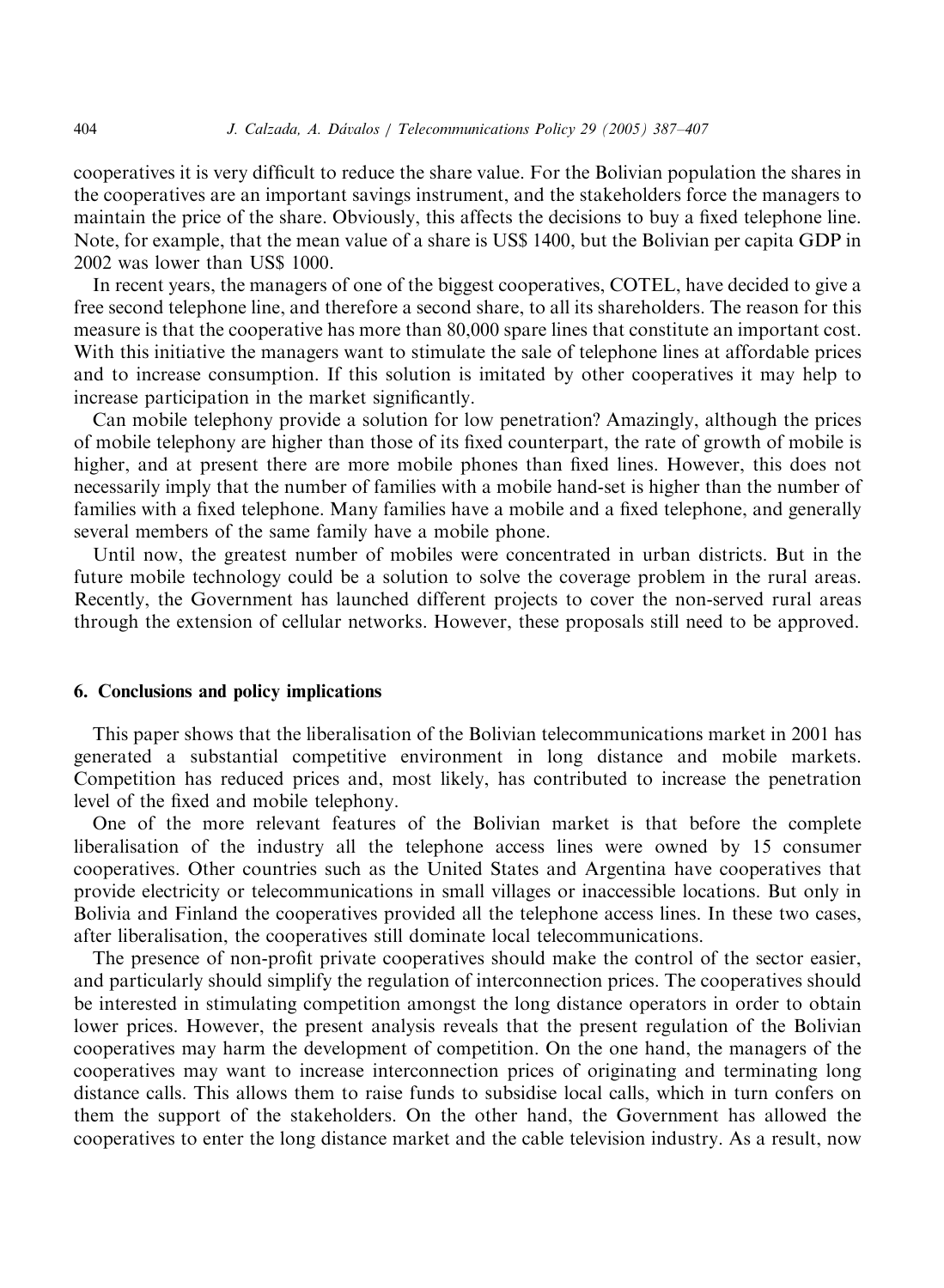<span id="page-18-0"></span>the cooperatives compete as vertically integrated firms in these markets and have an incentive to increase the interconnection price to raise their rivals' costs. A solution to this problem would be to force the cooperatives to bill the interconnection fees directly to their consumers. This measure is partly applied for mobile calls.

Finally, another important lesson from the Bolivian experience is that the cooperatives have not stimulated the expansion of fixed telephony during the monopoly period. The high price of the shares, the lack of incentives to invest and administration problems have not encouraged the growth of cooperatives and their extension to high cost areas. The cooperatives protect their members, but their vocation is not to supplant the social policies of the State.

This study of the Bolivian experience shows that the cooperatives could be an effective instrument to bring telecommunications to the rural communities. However, the success of this type of market structure on a large scale depends on howthe relationship between the managers and the stakeholders is organised, and on the regulation of the relationship between the cooperatives and other operators. The design of the regulation is crucial.

# Acknowledgements

This work has received financial help from the Spanish Ministry of Science and Technology under the Project BE 2003-01679. Comments by members of the Research Unit on Políticas Públicas y Regulación Económica of the Department de Política Economica at the University of Barcelona are gratefully acknowledged. We are grateful for comments received at the ITS European Regional Conference in Berlin. The authors also want to thank referees for their comments and suggestions. The views expressed in the paper are those of the authors and do not necessarily reflect the views of SIRESE. The responsibility for errors reverts solely to the authors.

#### **References**

- Alleman, J., Rappoport, P., & Weller, D. (2000). Universal service: The poverty policy. University of Colorado Law Review, 71, 849–879.
- Armstrong, M. (2001). Access charges and universal service. American Economic Review Papers and Proceedings, 91(2), 276–887.
- Armstrong, M. (2002). The theory of access pricing and interconnection. In M. Cave, S. Majumdar, & I. Vogelsang (Eds.), Handbook of telecommunications economics, Vol. 1. Amsterdam: Elsevier Science B.U.
- Armstrong, M., Cowan, S., & Vickers, J. (1994). Regulatory reform: Economic analysis and British experience. Cambridge, M.A: The MIT Press.
- Beesley, M. (1992). The liberalization of British telecom. In M. Beesley (Ed.), Privatization, regulation and deregulation. London: Routledge and Institute of Economics Affairs.

Beesley, M., & Laidlaw, B. (1992). The future of the telecommunications. London: Institute of Economics Affairs.

Brock, G. (2002). Historical overview. In M. Cave, S. Majumdar, & I. Vogelsang (Eds.), *Handbook of* telecommunications economics, Vol. 1. Amsterdam: Elsevier Science B.U.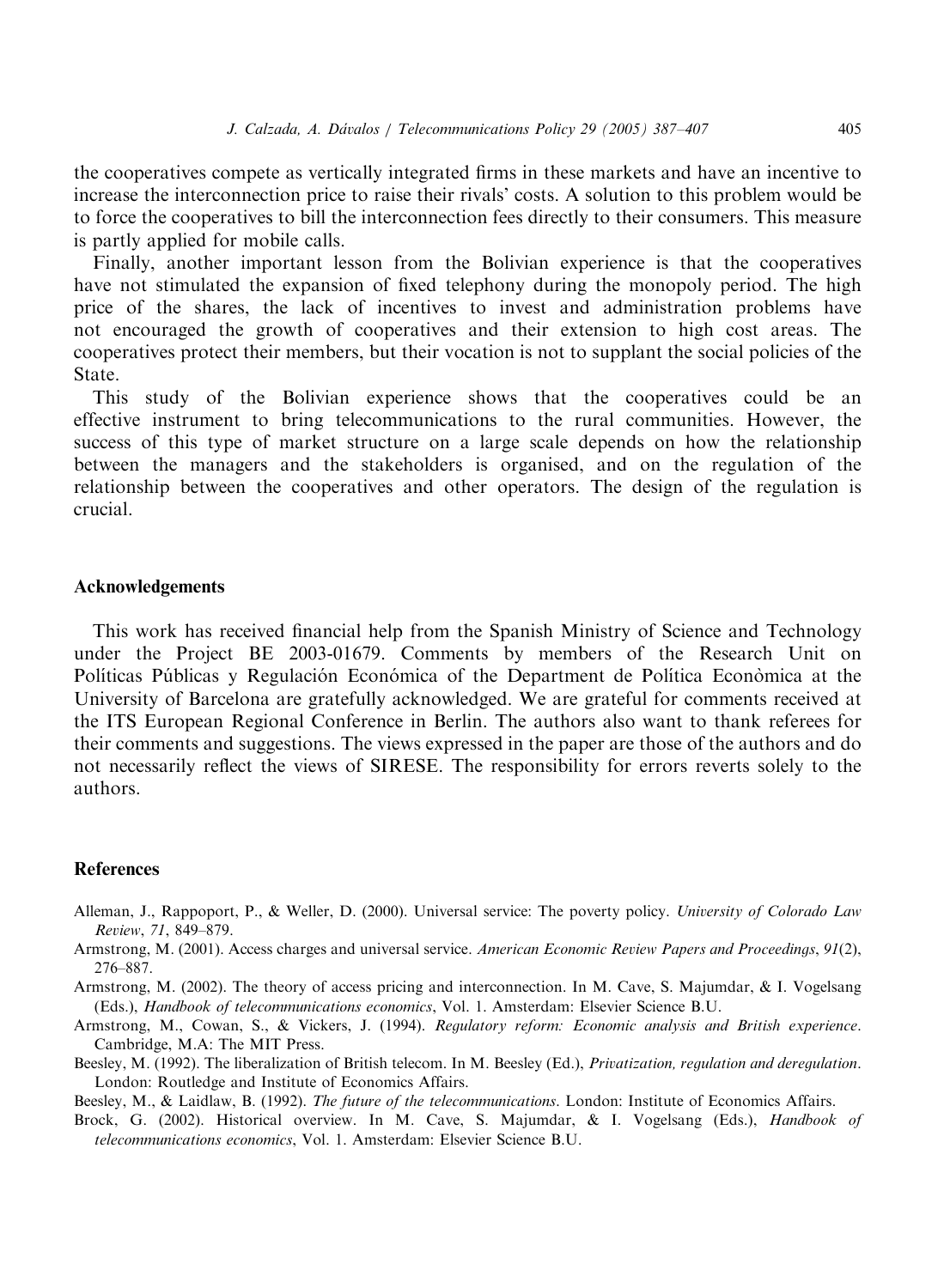- <span id="page-19-0"></span>Brock, G., & Katz, M. (1997). Regulation to promote competition: A first look at the FCC's implementation of the local competition provisions of the telecommunications act of 1996. Information Economics and Policy, 9, 103–177.
- CITEL, (2000). The universal service in the Americas. Inter-American Commission of Telecommunications, International Union of Telecommunications and Hispano-American Association of Research Centers and Telecommunications Firms.
- Cornforth, C. (2004). The governance of cooperatives and mutual associations: A paradox perspective. Annals of Public and Cooperative Economics, 75(1), 11–32.
- Costas, A., & Calzada, J. (2003). The liberalization of the telecommunications sector in Spain. Mimeo: University of Barcelona.
- Cremer, H., Gasmi, F., Grimaud, A., & Laffont, J. (2001). Universal service: An economic perspective. Annals of Public and Cooperative Economics, 72(1), 5–43.
- De Barberis, E., Cinqugrama, J. C., Varela, M., & González, S. (1989). Experiences of a cooperative of telephony in the rural zones of Argentina. In A. Castilla, & M. Cruz (Eds.), Telecommunications and Development in Spain and Ibero-America. Fundesco: AHCIET.
- Estache, A., Goldstein, A., & Pittman, R. (2001). Privatization and regulatory reform in Brazil: The case of freight railways. Journal of Industry. Competition and Trade, 1(2), 203–235.
- Gasmi, F., Laffont, J., & Sharkey, W. (2000). Competition, universal service and telecommunication policy in developing countries. Information Economics and Policy, 12, 221–248.
- Graack, C. (1999). Deregulation and internationalisation of European telecoms markets. In P. Welfens, G. Yarrow, R. Gringberg, & C. Graack (Eds.), Towards competition in network industries, telecommunications, energy and transportation in Europe and Russia. New York: Springer.
- Guasch, J. L., & Spiller, P. (1999). Managing the regulatory process: Design, concepts, issues, and the Latin American and Caribean story. The World Bank.
- Hausman, J., & Myers, S. (2002). Regulating the United States railroads: The effect of sunk costs and asymmetric risk. Journal of Regulatory Economics, 22(3), 287–310.
- Laffont, J.-J., & Tirole, J. (2000). Competition in telecommunications. Cambridge, MA and London, UK: The MIT Press.
- Melo, J., & Serra, P. (1998). Competition and regulation of the telecommunications sector in Chile. Perspectives in Politics, Economics and Management, 1, 215–247.
- Moguillansky, G. (1998). The reform of the telecommunications sector in Chile and the evolution of the investment. Economic Reform Series, 4 CEPAL.
- Nattermann, P., & Murphy, D. (1998). The finnish telecommunications market: Advantage of local access incumbency. Telecommunications Policy, 22(9), 757–773.

Newbery, D. (2000). Privatization, restructuring, and regulation of network utilities. Cambridge, MA: The MIT Press.

- Noam, E. (2002). Interconnection practices. In M. Cave, S. Majumdar, & I. Vogelsang (Eds.), Handbook of telecommunications economics, Vol. 1. Amsterdam: Elsevier Science B.U.
- OFTEL (2002). Protecting consumers by promoting competition: OFTEL's conclusion. London: Office of Telecommunications.
- Salinas, L. F. (2002). The capitalisation five years after. Foundation Milenio.
- Schechter, P. B. (1996). Customer ownership of the local loop. Telecommunications Policy, 20(8), 573–584.
- SIRESE (2000). Assessment of the telecommunications sector 1990–2000. System of Industrial Regulation, SIRESE.
- Temin, P. (1987). The fall of the bell system. Cambridge: Cambridge University Press.
- Torero, M., Chowdhury, S., & Galdo, W. (2003). Willingness to pay for the rural telephone service in Bangladesh and Perú. Information Economics and Policy, 15, 327-361.
- Tye, W., & Lapuerta, C. (1996). The economics of pricing network interconnection: Theory and application to the market for telecommunications in New Zealand. Yale Journal on Regulation, 12, 419–471.
- Valletti, T. (2003). The theory of access pricing and its linkage with investment incentives. Telecommunications Policy, 27(10–11), 659–675.
- Velázquez, C. (2002). The golden book of the telecommunications in Bolivia 1843–2002. Alcaldía Municipal de Tupiza.
- Woroch, G. (2002). Local network competition. In M. Cave, S. Majumdar, & I. Vogelsang (Eds.), *Handbook of* telecommunications economics, Vol. 1. Amsterdam: Elsevier Science B.U.